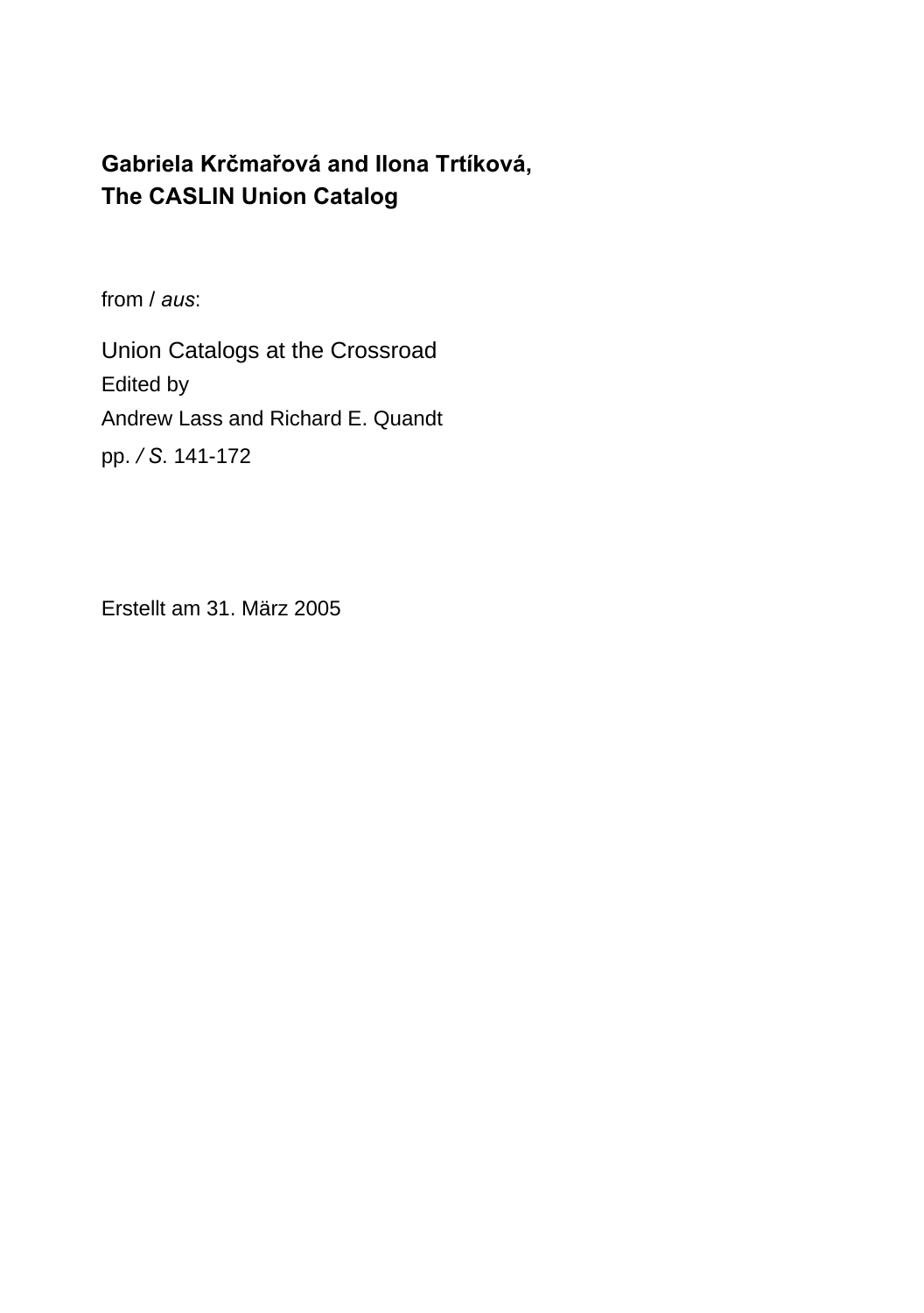#### **Impressum**

Bibliographic information published by Die Deutsche Bibliothek

Die Deutsche Bibliothek lists this publication in the Deutsche Nationalbibliografie; detailed bibliographic data are available on the Internet at http://dnb.ddb.de.

*Bibliografische Information Der Deutschen Bibliothek* 

*Die Deutsche Bibliothek verzeichnet diese Publikation in der Deutschen Nationalbibliografie; detaillierte bibliografische Daten sind im Internet über http://dnb.ddb.de abrufbar.*

This publication is also openly accessible at the publisher's website. Die Deutsche Bibliothek has archived the electronic publication, which is now permanently available on the archive server of Die Deutsche Bibliothek.

**Diese Publikation ist auf der Verlagswebsite ebenfalls open access verfügbar. Die** *Deutsche Bibliothek hat die Netzpublikation archiviert. Diese ist dauerhaft auf dem*  Archivserver Der Deutschen Bibliothek verfügbar.

Available open access / *open acess* verfügbar:

Hamburg University Press / Hamburg University Press http://hup.rrz.uni-hamburg.de Die Deutsche Bibliothek archive server / Archivserver Der Deutschen Bibliothek http://deposit.ddb.de/

ISBN 3-937816-08-9 (print)

© 2004 Hamburg University Press, Hamburg Rechtsträger: Universität Hamburg, Deutschland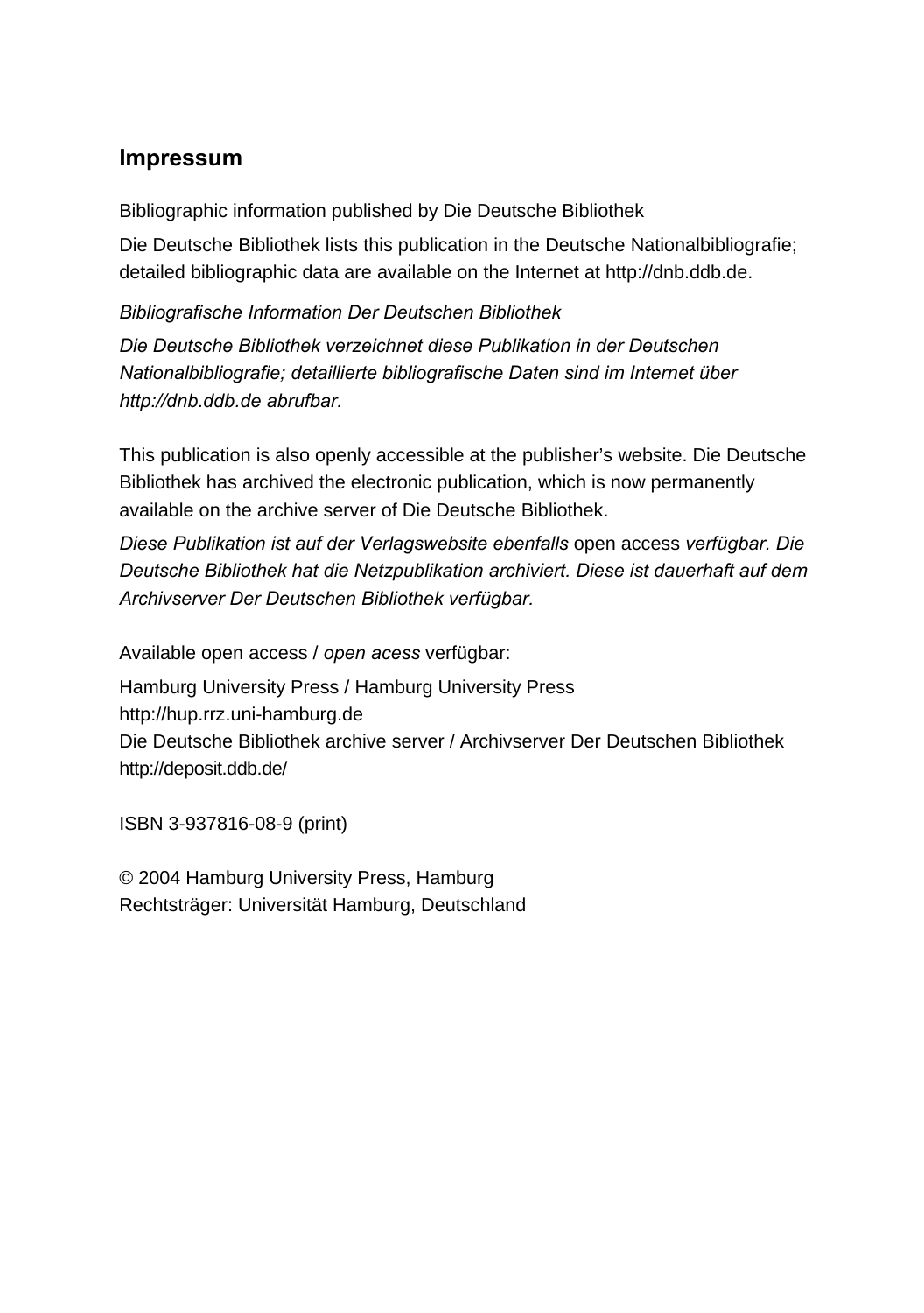# **Table of Contents**

Union Catalogs in a Changing Library World: An Introduction ………..….. xi *Andrew Lass and Richard E. Quandt* 

Part 1 Western Models and Overview

| EUCAT: A Pan-European Index of Union Catalogs<br>Janifer Gatenby and Rein van Charldorp                                     |  |
|-----------------------------------------------------------------------------------------------------------------------------|--|
| The Virtual Union Catalog<br>Karen Coyle                                                                                    |  |
| The Cathedral and the Bazaar, Revisited: Union Catalogs and<br><b>Federated WWW Information Services</b><br>Stefan Gradmann |  |
| <b>Linking in Union Catalogs</b><br>Ole Husby                                                                               |  |
| Linda: The Union Catalog for Finnish Academic and Research<br>Libraries<br>Annu Jauhiainen                                  |  |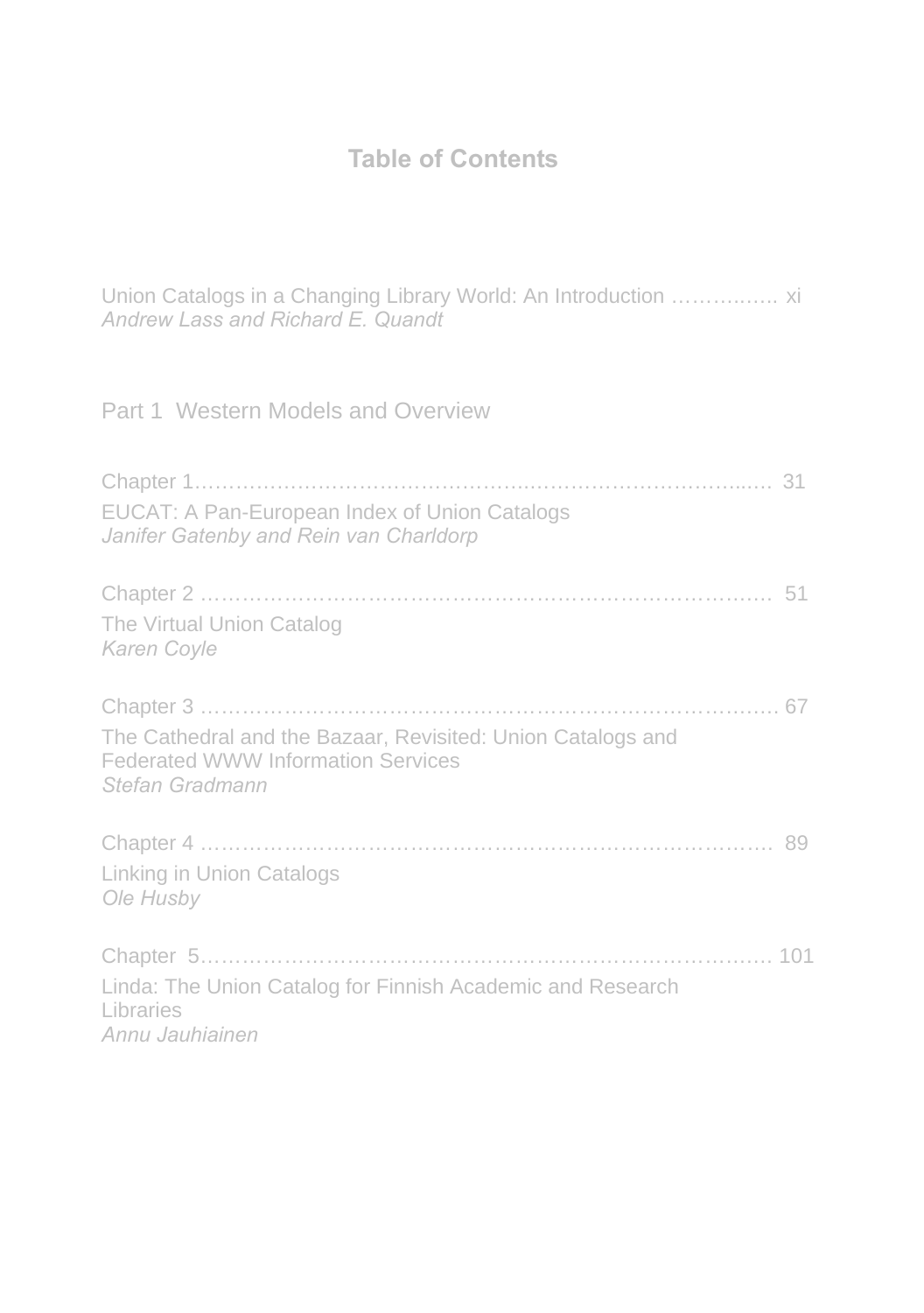| Beyond Technology: Power and Culture in the Establishment of<br><b>National Union Catalogs</b><br>Nadia Caidi |
|---------------------------------------------------------------------------------------------------------------|
| Part 2 Czech and Slovak Union Catalogs                                                                        |
| The CASLIN Union Catalog<br>Gabriela Krčmařová and Ilona Trtíková                                             |
| Chapter 8<br>LINCA: The Union Catalog of the Czech Academy of Sciences<br>Martin Lhoták                       |
| <b>CASLIN Uniform Information Gateway</b><br>Bohdana Stoklasová and Pavel Krbec                               |
| The Slovak Union Catalog for Serials<br>Lýdia Sedláčková and Alojz Androvič                                   |
| Part 3 Polish Union Catalogs                                                                                  |
| Are Our Union Catalogs Satisfying Users' Needs?                                                               |

*Błażej Feret*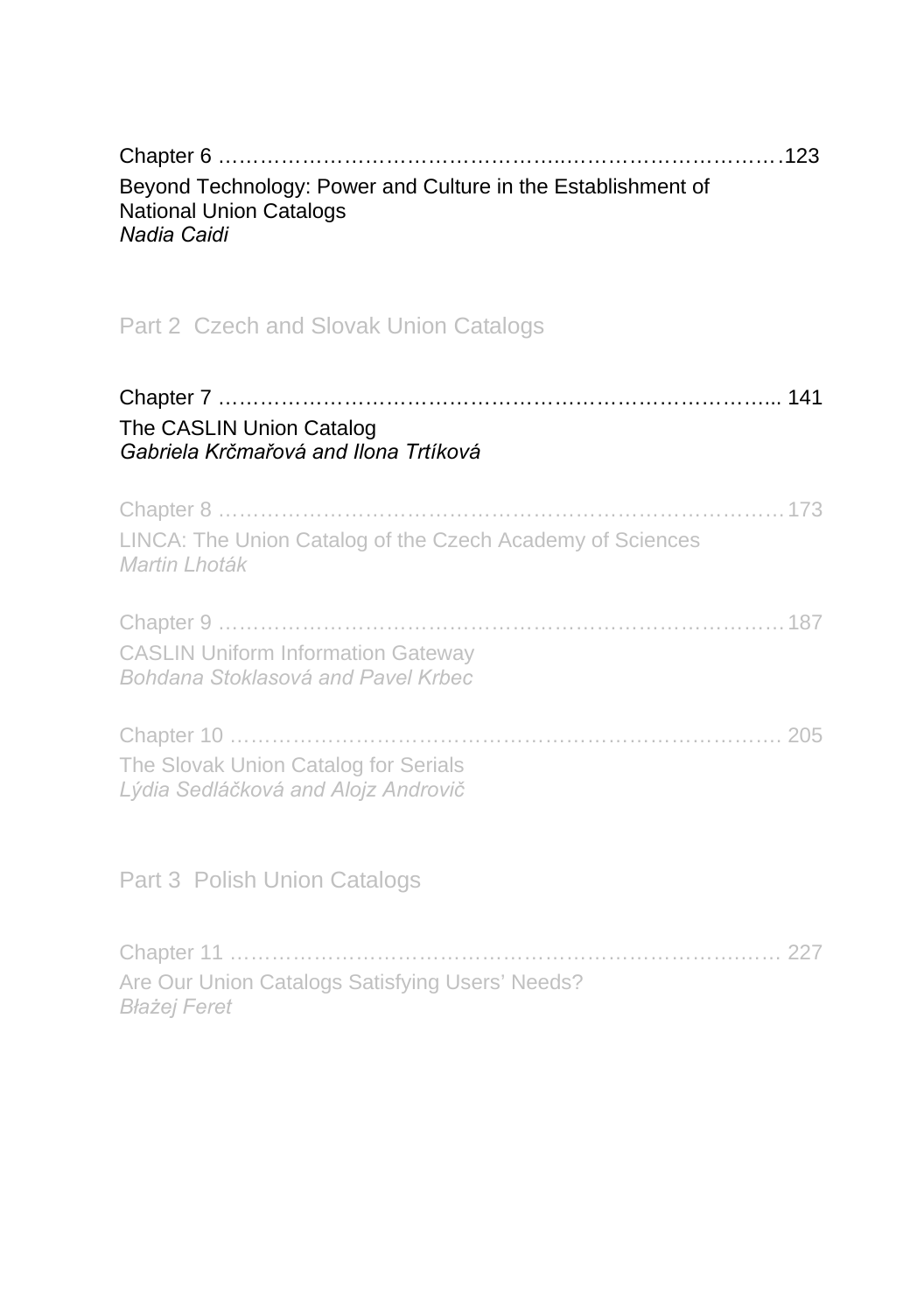| <b>Union Catalogs for Poets</b><br>Henryk Hollender                                                            |  |
|----------------------------------------------------------------------------------------------------------------|--|
| Aiming at the Union Catalog of Polish Libraries<br>Anna Paluszkiewicz and Andrzej Padziński                    |  |
| Implementing KaRo: The Distributed Catalog of Polish Libraries<br><b>Tomasz Wolniewicz</b>                     |  |
| Part 4 Hungarian Union Catalogs                                                                                |  |
| The Hungarian Shared Cataloging Project: MOKKA<br>Géza Bakonyi                                                 |  |
| Subject Cataloging in a Cooperative Cataloging Environment<br>Klára Koltay                                     |  |
| Principles of a National Union Catalog: Shared Cataloging in<br>a Small Country<br>Erik I. Vajda               |  |
| Part 5 Baltic Union Catalogs                                                                                   |  |
| Chapter 18<br>341<br>Using a Shared Cataloging System: The Estonian Approach<br>Janne Andresoo and Riin Olonen |  |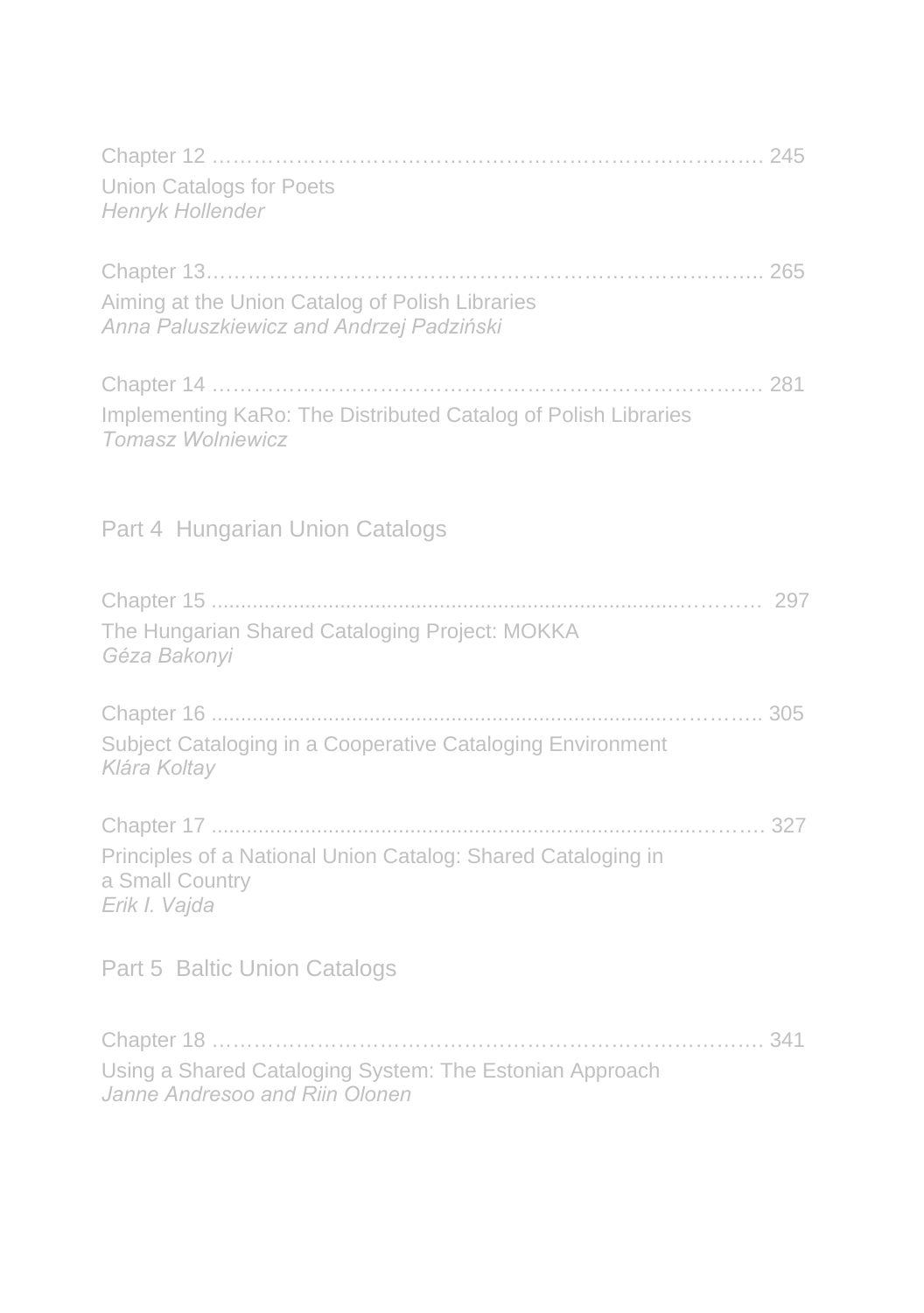# Part 6 South African Union Catalogs

| A National Union Catalog for Shared Cataloging and<br>Resource Sharing by Southern African Libraries<br>Pierre Malan |  |
|----------------------------------------------------------------------------------------------------------------------|--|
|                                                                                                                      |  |
| Regional vs. National Union Database Development:<br>The GAELIC Perspective<br>D. L. Man and Lettie Erasmus          |  |
|                                                                                                                      |  |
| Why the "Big Bang" Did Not Happen: The CALICO Experience<br>Amanda Noble and Norma Read                              |  |
|                                                                                                                      |  |
|                                                                                                                      |  |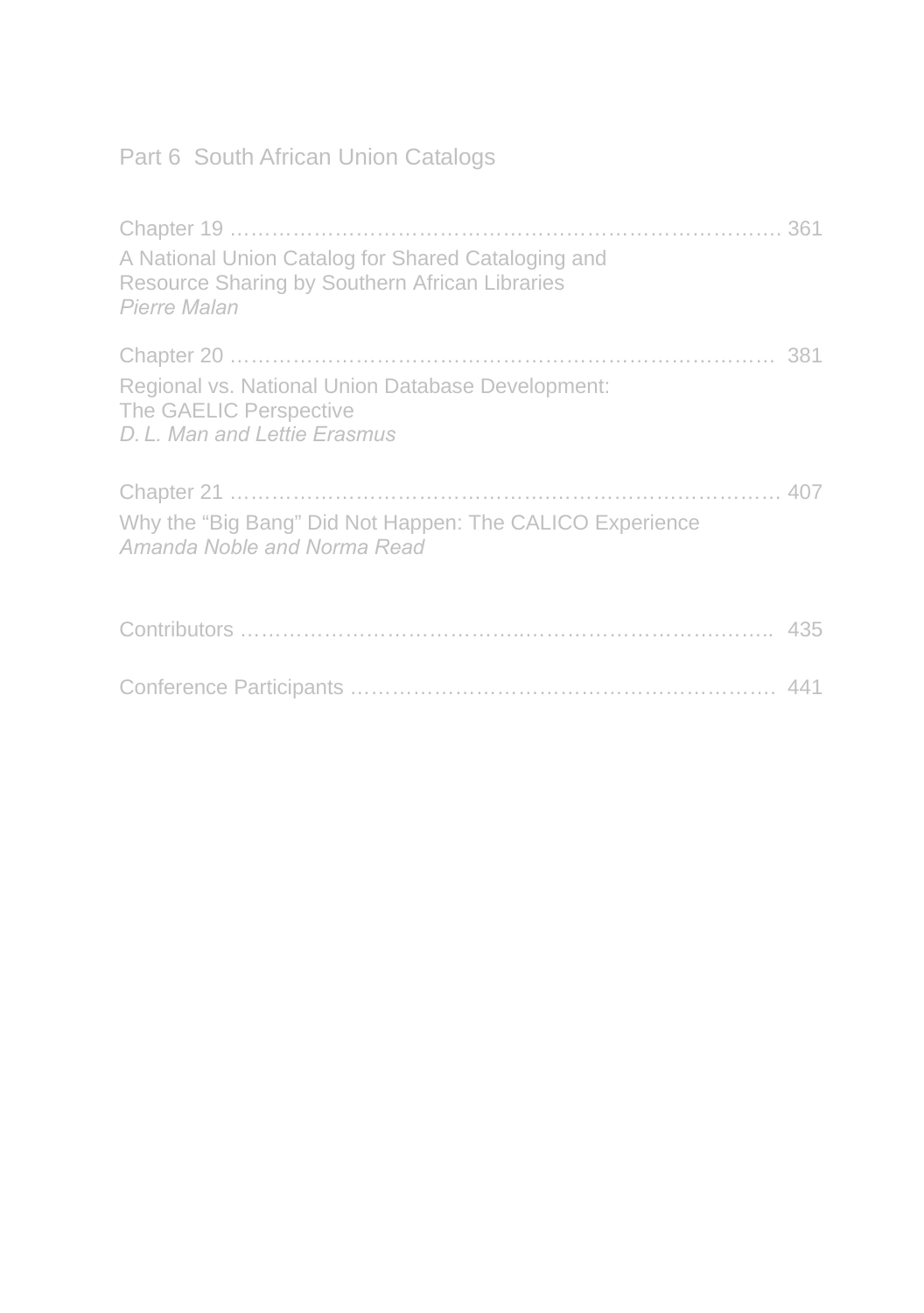# **Chapter 7 The CASLIN Union Catalog**

### Gabriela Krčmařová and Ilona Trtíková

 Virtual union catalogs revolve around cooperating technologies, real union catalogs revolve around cooperating people.

#### 1 Introduction

The CASLIN Union Catalog (Union Catalog or UC for short) is a centralized national union catalog. It is a single database that collects documents stored in Czech and Moravian libraries, which use a variety of library systems. Since 2000, it has operated in a tailor-made system called CUBUS, designed to fully meet the requirements of maintaining and operating exactly this type of union catalog. The launch of the Czech National Union Catalog was one of the tangible results of the CASLIN Project (Czech and Slovak Library Information Network) [17]. Between 1993 and 1995, the CASLIN Project gave life to all activities important for a national union catalog. Besides a clearly defined and detailed concept (modeling a union catalog in operation, gathering and maintaining data, user categorization, etc.), fundamental standards were established, and the Union Catalog administrator was identified.

In July 2002, the Union Catalog contained 1,578,868 records of printed monographs and special types of documents from 110 libraries. There were 60 active members regularly supplying the Catalog with records. In addition, the Catalog contains 84,683 records of serials from 550 participants. The directory of libraries and information institutions contains 2,947 records.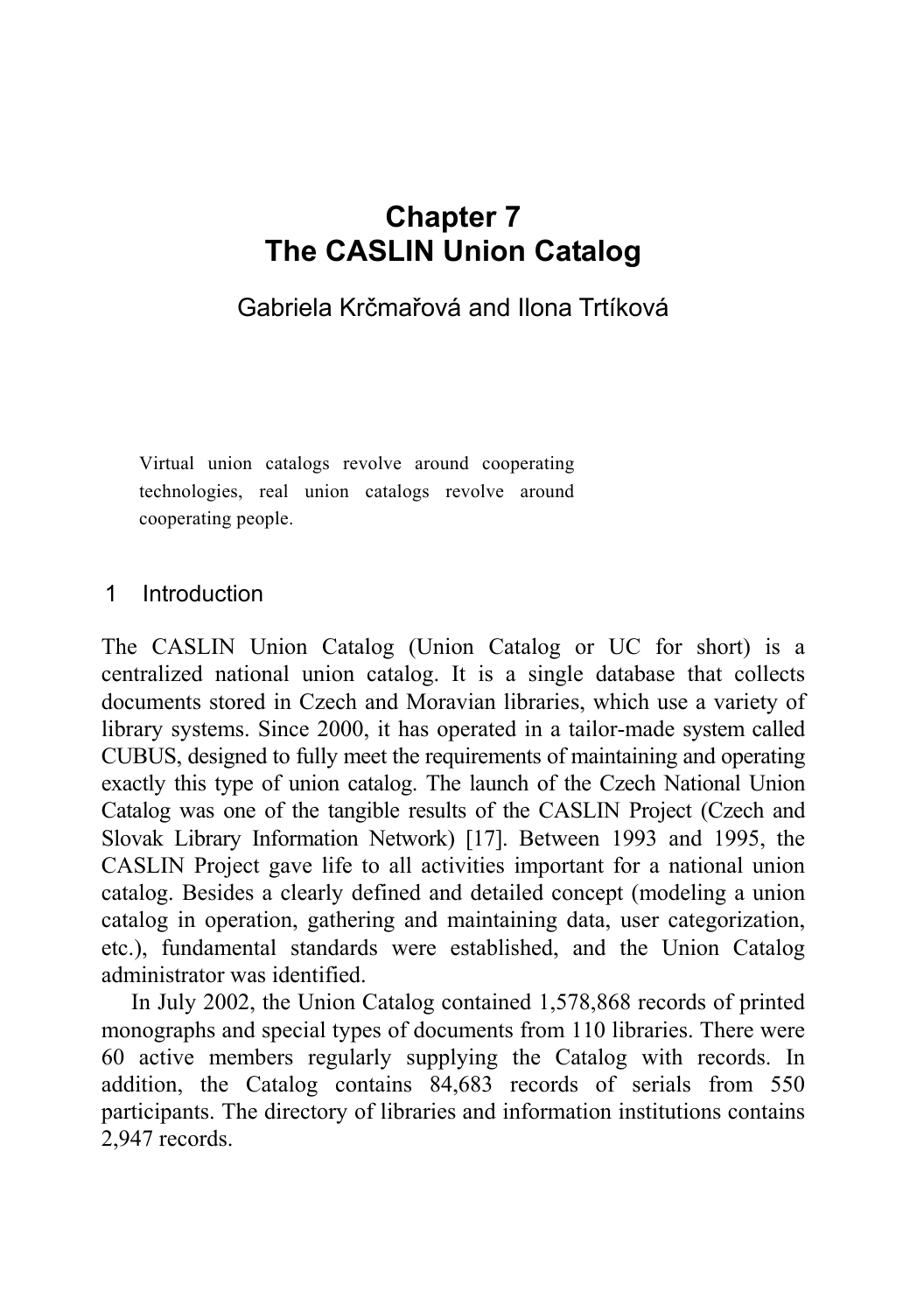### 2 The Fundamental Strategy and Standards for the Union Catalog

The undeniable advantage of having to bridge a 20-year gap to the Western world lay in the opportunity to determine unified standards for record provision and exchange before launching the National Union Catalog (1995). However, this was the only advantage. The National Union Catalog was established in a similarly heterogeneous environment to that of its Western counterparts 30 years ago [23].

The following library systems existed in the Czech Republic:

- Academic libraries have been using TINLIB as their integrated library system since the early 90s;
- Public libraries have mostly started to implement a Czech library system called LANius, or later Clavius;
- The Czech National Library and other large libraries implemented the ALEPH integrated library system.

The heterogeneous nature of the library environment is further reinforced by other library systems, both Czech and foreign: KpSys, Rapid Library, Olib, ISIS and WINISIS, Daimon, etc.

The strategy of the Czech Union Catalog is the same as the fundamental conceptions of major union catalogs throughout the world. As a matter of principle, the Union Catalog is open to all libraries and information institutions able and willing to respect the established standards of record provision:

- 1. The primary exchange format is UNIMARC Exchange Format, with CDS/ISIS as secondary exchange format;
- 2. ISBD(G) is the basic standard for name processing;
- 3. The guiding rules are AACR2, 1998 edition;
- 4. UDC notation is binding for subject cataloging;
- 5. The Union Catalog Record determines the binding record format for particular document categories, as established by the administrator of CASLIN Union Catalog ČR. In its Standardization Series, the Czech National Library published the following union catalog instructions:
	- Union Catalog Record: UNIMARC. Printed Monographs (1996, Standardization Series #4);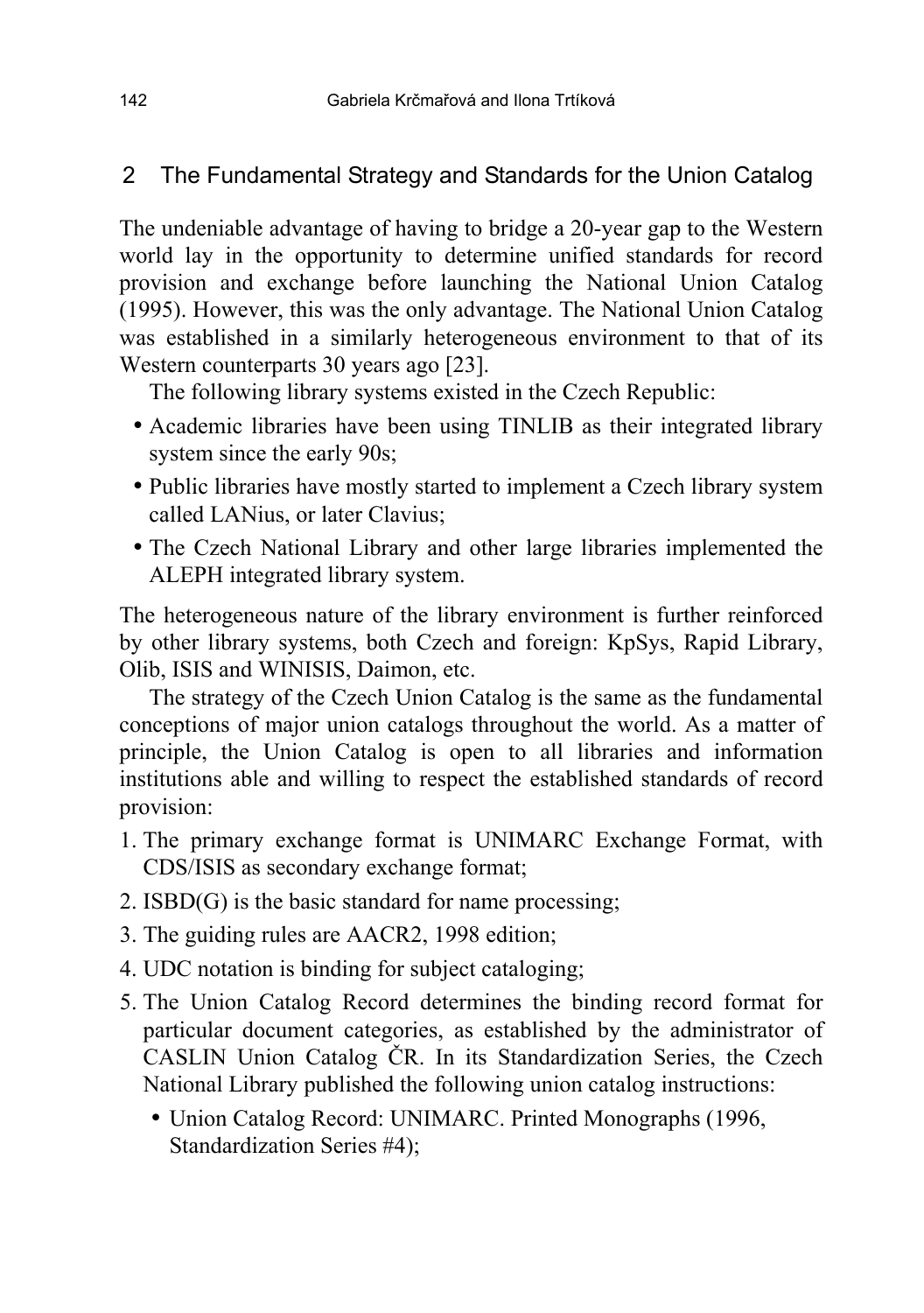- Union Catalog Record: Exchange Format. Printed Monographs (1997, Standardization Series #9);
- Union Catalog Record: UNIMARC. Special Types of Documents (1999, Standardization Series #16);
- Union Catalog Record: UNIMARC. Printed Serials (1999, Standardization Series #17).

From the very beginning, the Union Catalog has focused on general technical standards: TCP/IP, HTTP, FTP, etc.; the implementation of Z39.50 communication protocol has been planned for 2002.

### 3 The Functionalities of the Union Catalog

Currently the Union Catalog serves the following objectives [26]:

### Information Function

The Union Catalog is a source for searching for and finding a particular document, or gathering information about documents concerning certain topics.

### Document Location

The Union Catalog allows the user to locate the library that holds the document in question, and possibly also to obtain detailed data about the document's shelfmark, usually facilitating the borrowing of the document.

### Document Retrieval

The Union Catalog makes it possible to act on a request to borrow a document or request its copy (Inter-library Loan Service—ILS). This service does not necessarily have to be a part of the Union Catalog. However, this type of service is often offered together with the ability to decide to which library this request should be forwarded, while keeping in mind the possibilities of any given library.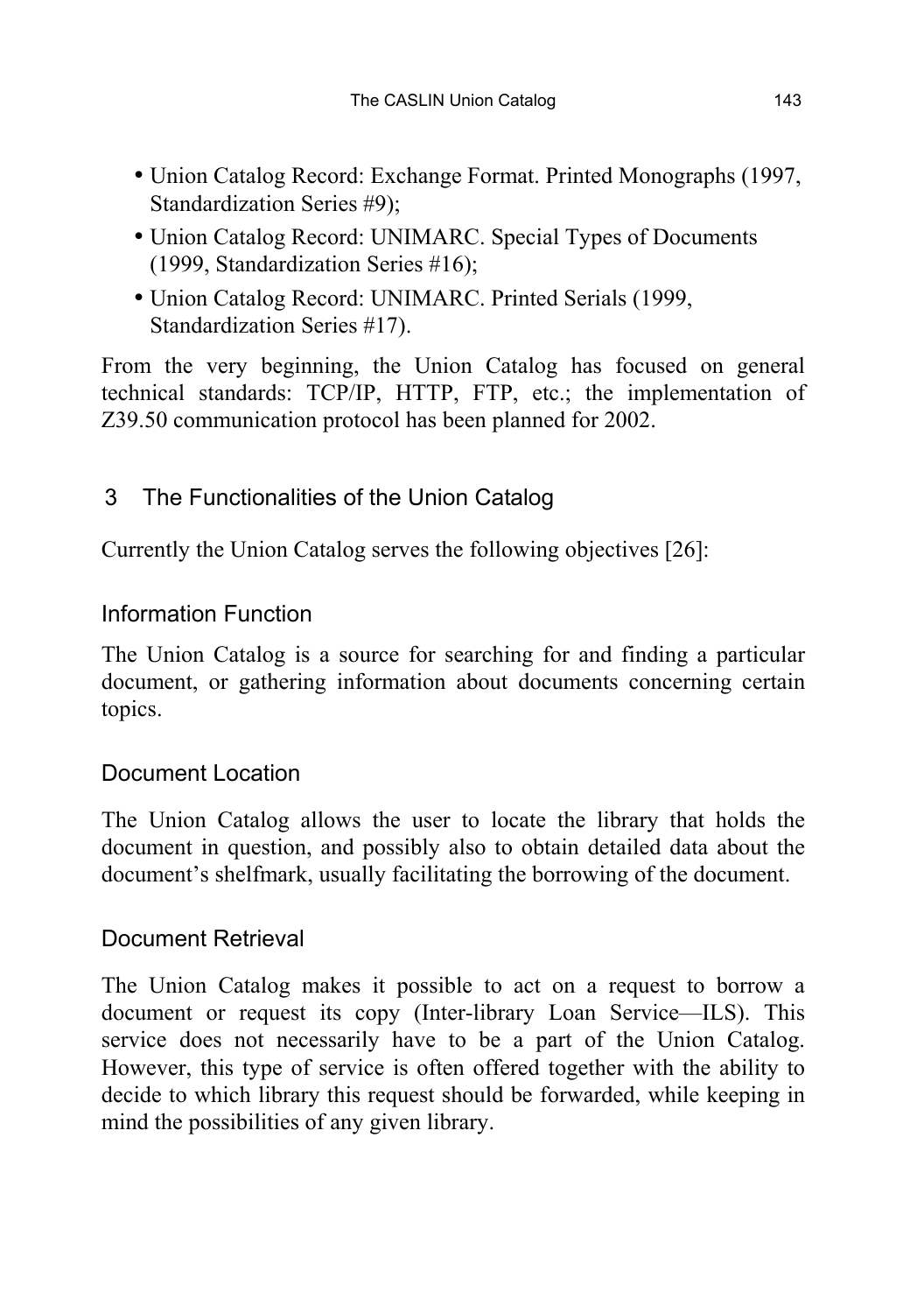### Shared Cataloging

The Union Catalog is a tool for shared cataloging, offers access to records and their copying, and is a tool for the formation and optimization of name and subject authorities.

### 4 Union Catalog Services

The fundamental principle in creating a union catalog is the controlled harvesting of data of the broadest possible scope, with the aim of creating a concentrated information base and a qualitatively and quantitatively rich source of secondary documents (records). This principle, if followed, allows for the introduction and development of additional services for the users of libraries and information institutions, as well as for librarians themselves [26].

The Union Catalog offers the following services:

- Searching, i.e. locating documents in Czech libraries;
- Provision of reference and inter-library services, i.e. sending a loan request to ILS, where the identifying data for a library are generated from the directory and the document data from the record in the Union Catalog;
- The Clipboard, used for storing located records for later use (printing, data export);
- Receiving document records for retroconversion of local library catalogs, for current cataloging, or for the national bibliography;
- Shared cataloging, in order to process current production in two ways: copy cataloging, and online shared cataloging by means of a preset input form; and
- Use of the input form to edit data in existing records and in the location data of the member library that owns a given document but does not send its documents to the Union Catalog.

The Union Catalog users are subdivided into three categories, based on the type of services they use. There is a fundamental prerequisite for any union catalog to achieve its goals—it must be filled with data.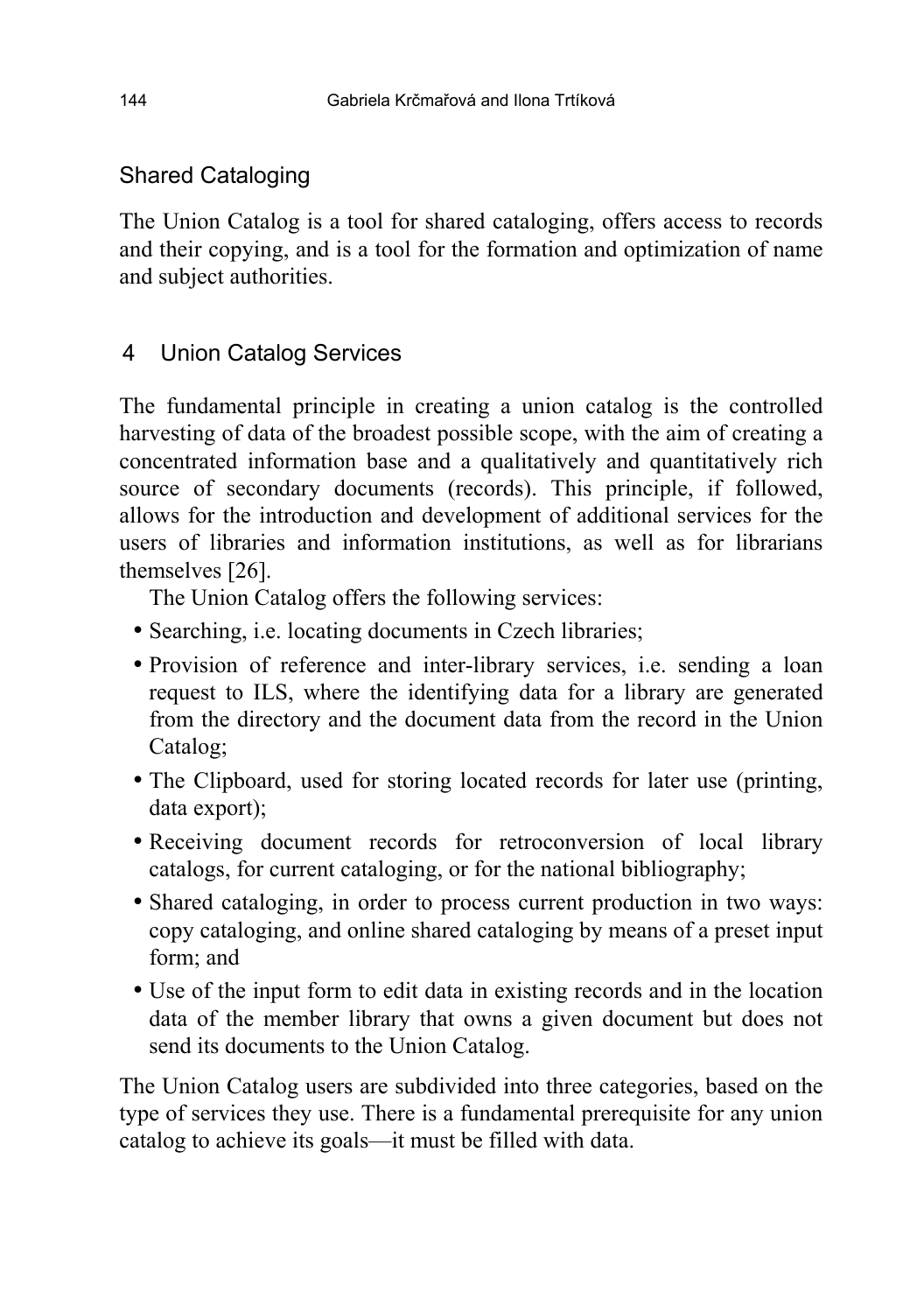### 5 Union Catalog—Data Administration Maintenance

In the Czech National Library, the Union Catalog Department is in charge of the Union Catalog's administration. Libraries mostly contribute to the Union Catalog offline, i.e. from time to time they upload batches of newly processed records or records formed in the retroconversion process.

In January 2000, the Union Catalog began to operate in the CUBUS system, and all processes involved in union catalog database administration, including input data analysis, were automated, making maximum use of existing software tools [19]. Record processing is automatic, and its steps are

- receipt and identification of a data file (including conversion);
- formal logical data control: a UNIMARC test and a duplicates test;
- data import;
- statistics for the participants and the administrator, and
- problems left for the administrator's decision.

A participant library places its data in its allocated space on the FTP server (if the data are delivered on a floppy disk, they are transferred to the FTP server by the administrator). The program periodically checks whether there are new data on the FTP server. If so, the program downloads the data and, using the name convention (see below), identifies their owner, their format, and the character set used. For import, it is important to name the file in compliance with the naming convention.

## Name Convention (Name Format)

The data filename may have up to 8+3 characters (i.e. 11 in total). The first 6 characters identify the institution, characters 7 and 8 stand for the code page used, and characters 9, 10 and 11 identify the data format (e.g. aba001kg.vfi).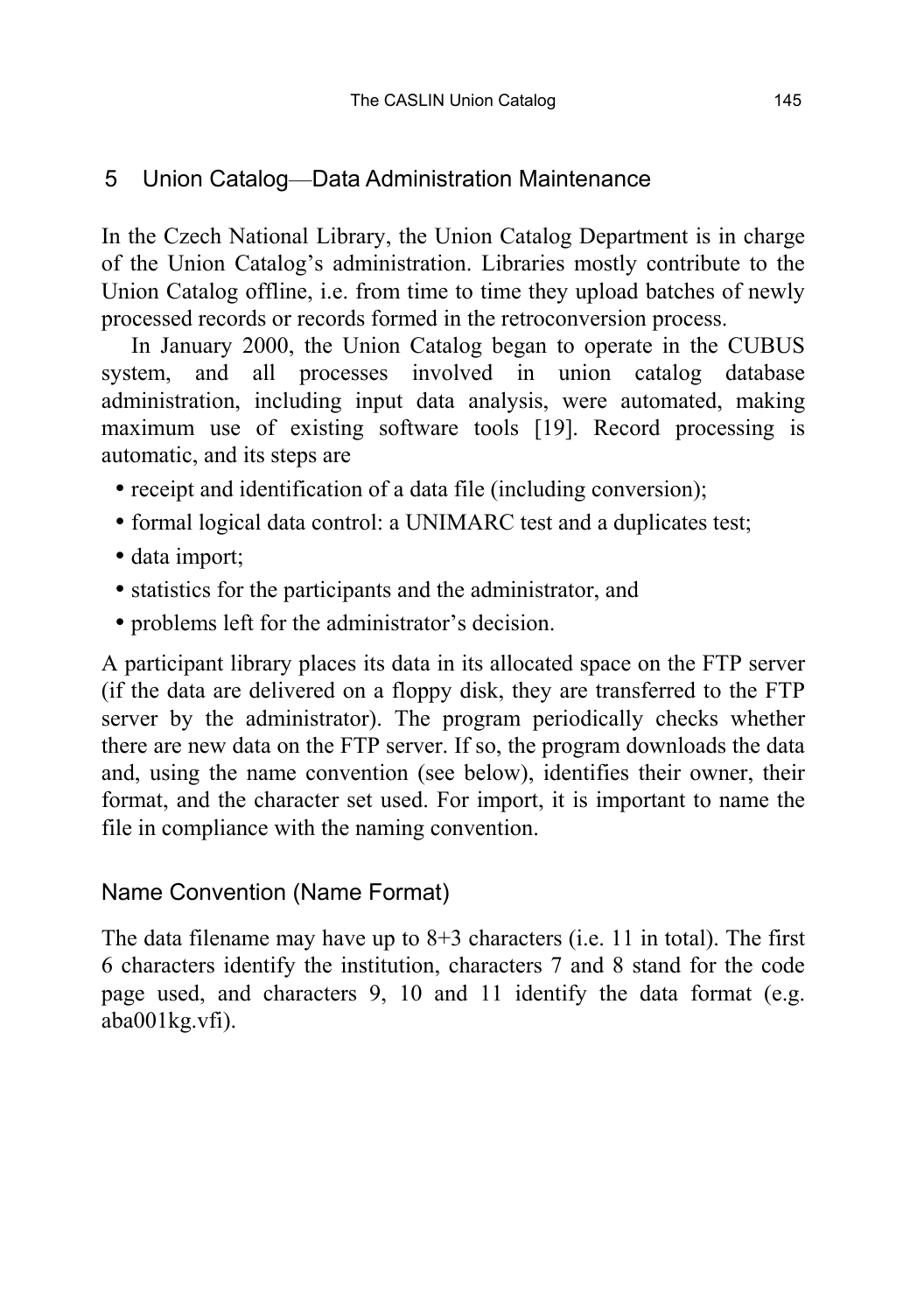| um | ISO 646 or ISO 5426                                          |
|----|--------------------------------------------------------------|
| gi | all accent marks are recorded by means of the GIZMO notation |
| lg | PC Latin 2 (Microsoft Code Page 852) + GIZMO                 |
| kg | Code Page Kamenicky + GIZMO                                  |
| uc | UNICODE UTF 8                                                |
| sg | $ISO 8859-2 + GIZMO$                                         |
| an | <b>ANSEL</b>                                                 |

**Table 1. Character Set (Characters 7 and 8)** 

#### **Table 2. Data Format (Characters 9 through 11)**

| dat              | file exported from ALEPH                                |
|------------------|---------------------------------------------------------|
| rum              | textrow UNIMARC                                         |
| u <sub>1</sub> s | UNIMARC ISO 2709                                        |
| vfo              | ISO 2709 exchange format                                |
| vfi              | exchange format, file exported from the CDS/ISIS system |
| dtt              | file exported from ALEPH 500                            |

An example is provided by aba006lg.uis, where the institution identifier is ava006, the Code Page is PC Latin2  $+$  GIZMO and the data format is UNIMARC ISO 2709. All records, both the new and the edited ones, are tested before they are imported into the Union Catalog.

The automatic test is set up

- to test the file for UNIMARC compliance: an application automatically tests individual records for their compliance with UNIMARC field format;
- to weigh the record quality: there are six quality weight grades  $(4, 9, 10, 10)$ 11, 12, 20), and the higher the grade, the better the record;
- to test the record for duplicates: the records are automatically tested for duplicates, and, if necessary, the duplicates test is accomplished in two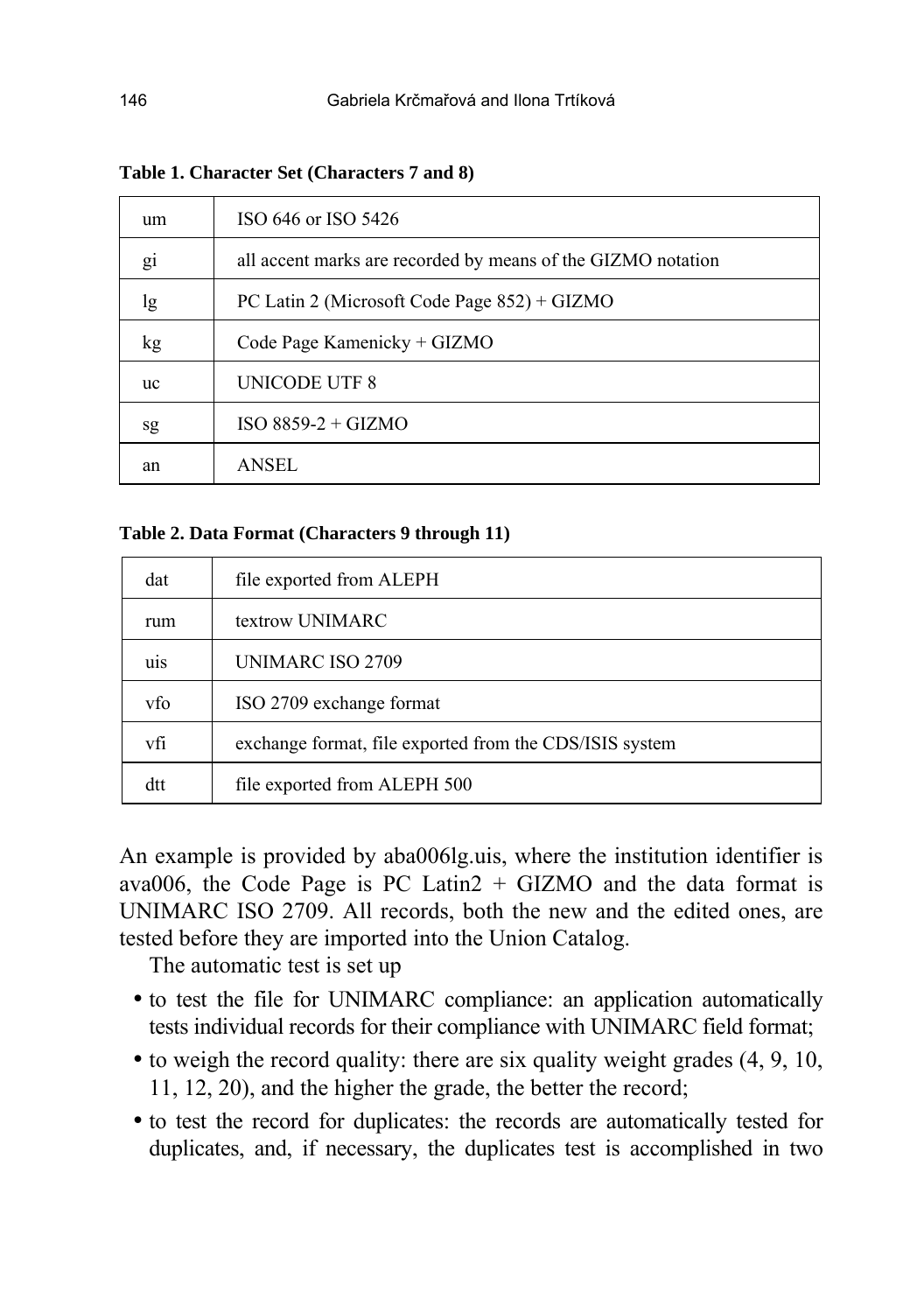stages, the duplicate record with higher weight replacing the one with lower weight.

Having tested a given record for duplicates in the current Union Catalog, the CUBUS system imports it into the Union Catalog database and then compares it with all the records within the currently processed batch, i.e. all records are also tested for internal duplication within their own batch. The resulting report on non-complying records is sent (by e-mail) for correction with appropriate commentary to the library that provided them. In case of a 5,000-record batch, the whole processing takes about 40 minutes and the administrator can set the start date and time. A member can also read the import result from the statistics available after entering the password at the CASLIN website.

#### 6 The Array of Libraries Cooperating with the Union Catalog

As a matter of principle, the Union Catalog is open to all libraries and information institutions in the Czech Republic, regardless of the library system they are using. Libraries cooperating with the Union Catalog include

- central, universal, and specialized libraries;
- university and college libraries, and libraries of the Czech Academy of Sciences;
- public libraries in statutory and district towns;

l

• other libraries whose collections comply with the qualitative standards of inter-library services.<sup>2</sup>

<sup>1</sup> The UNIMARC testing algorithm, weight calculation algorithm and the algorithm for primary and secondary record comparison are described in detail in the document "CASLIN—Union Catalog ČR". The data necessary for programming the ORACLE-based applications are available at the CASLIN website (URL http://www.caslin.cz)[13].

 $2^{2}$  The list of libraries contributing their records to the Union Catalog, including the number of records supplied, is available at the CASLIN website (http://www.caslin.cz).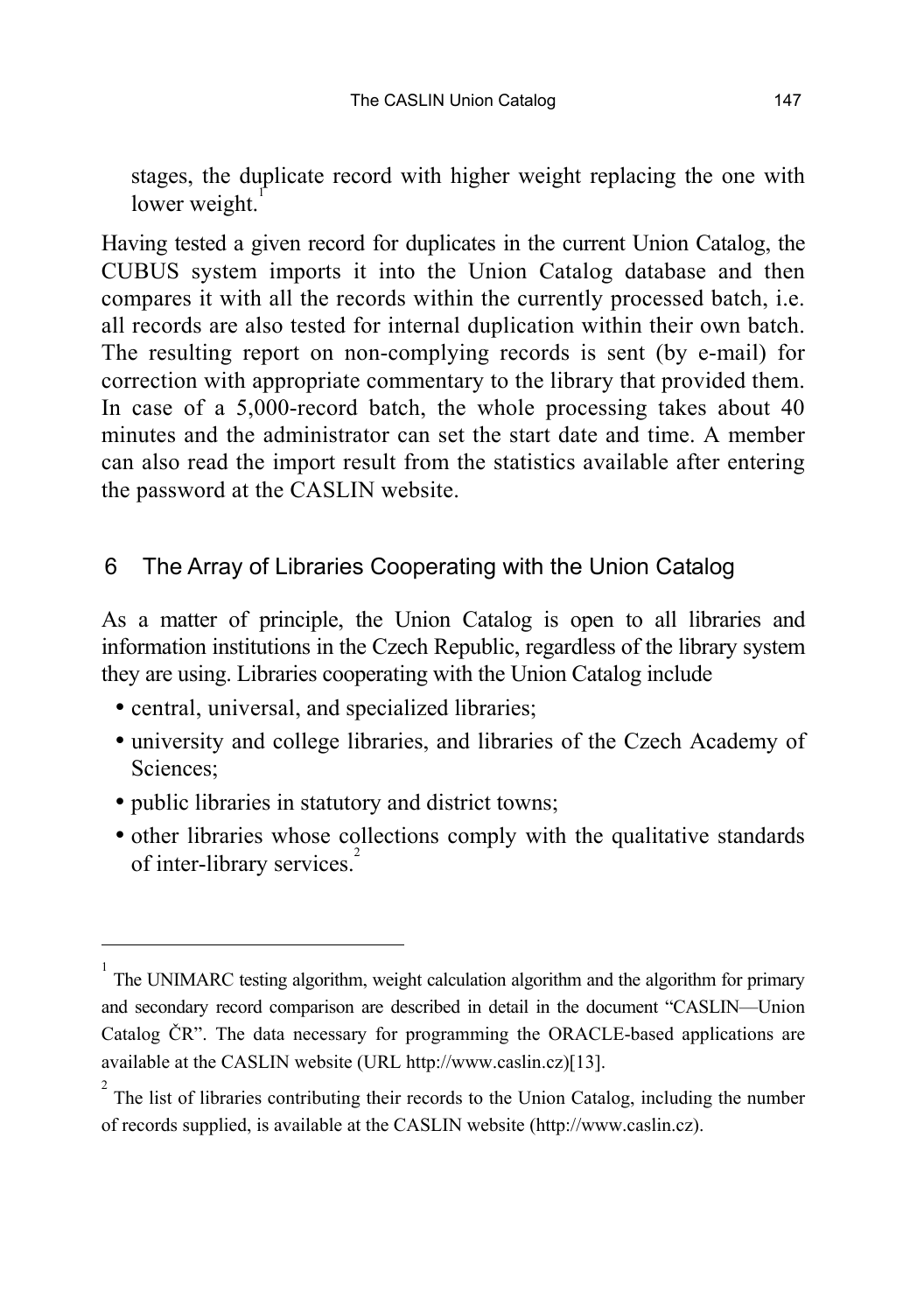The growth of the database shown through the number of records since 1995 is shown in Figure 1:



#### **CASLIN Union Catalog**   $(1995 - 2002)$

Figure 1. CASLIN Union Catalog, 1995–2002

#### 7 Union Catalog Hardware

There are no special hardware and software requirements for the Union Catalog users. All services provided by the Union Catalog work well with the Netscape browser version 4.04 and higher and with the MS Explorer version 4.01 and higher. The Union Catalog is operated on an Alpha Server 1200 with 1GB RAM. Disk capacity is around 100GB. Digital Unix is the operating system used. The database server is provided by Oracle.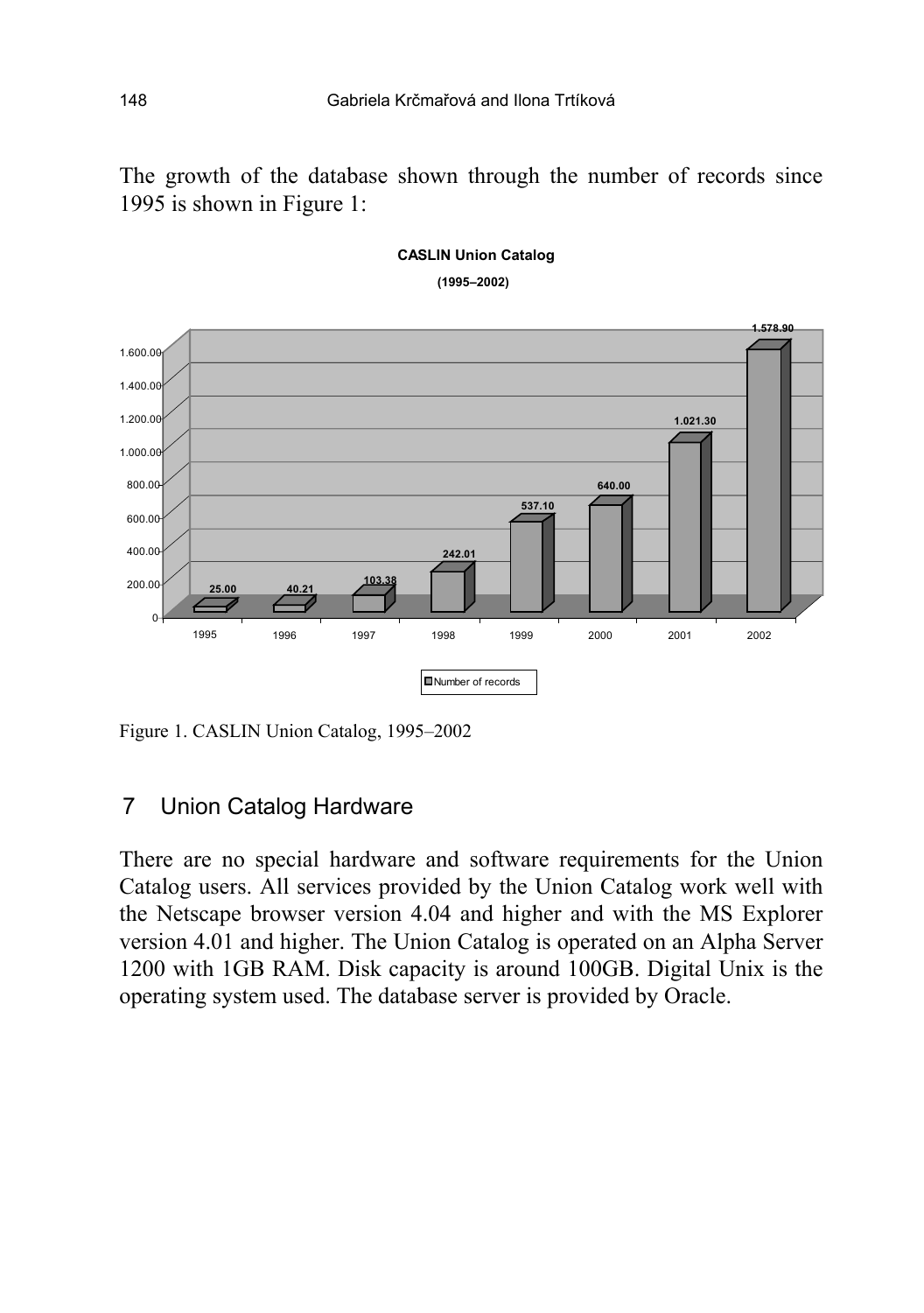#### 8 Union Catalog Software

Since 1995, the Union Catalog has been operated in three different systems: CDS/ISIS, ALEPH, and CUBUS.

### CDS/ISIS (1995-1996)

In the years 1995–1996, the Union Catalog was operated under the CDS/ISIS system as a union database with duplicates testing, containing records on foreign documents only (Union Catalog CEZL—*Centrální evidence zahraničnÌ literatury*). The records were regularly converted to the ALEPH system and made available on the Internet, while only the search function was possible on the Union Catalog. In late 1996, the Union Catalog contained more than 40,000 monograph records.

### The ALEPH System (1997-1999)

In the years 1997–1999, the Union Catalog for monographs was operated in the ALEPH system and included domestic as well as foreign documents. Duplicates testing was available, although it was cumbersome and performed by external programs. The Union Catalog was used for searching (location of a document), and offline record sharing was possible only between the members that used the same version of ALEPH.

ALEPH made it possible to solve two key problems:

- 1. Online shared cataloging;
- 2. Duplicates testing, including the preservation of better-quality records and formal logical tests.

### Problem #1: Online Shared Cataloging

Even earliest strategic analyses for the future union catalog maintained that "the target principle of the CASLIN Union Catalog is online shared cataloging." However, ALEPH does not allow any manipulation of database records from outside itself, which, as a practical matter, prevents any online shared cataloging for members using different library systems, since they cannot carry out primary cataloging in the Union Catalog's own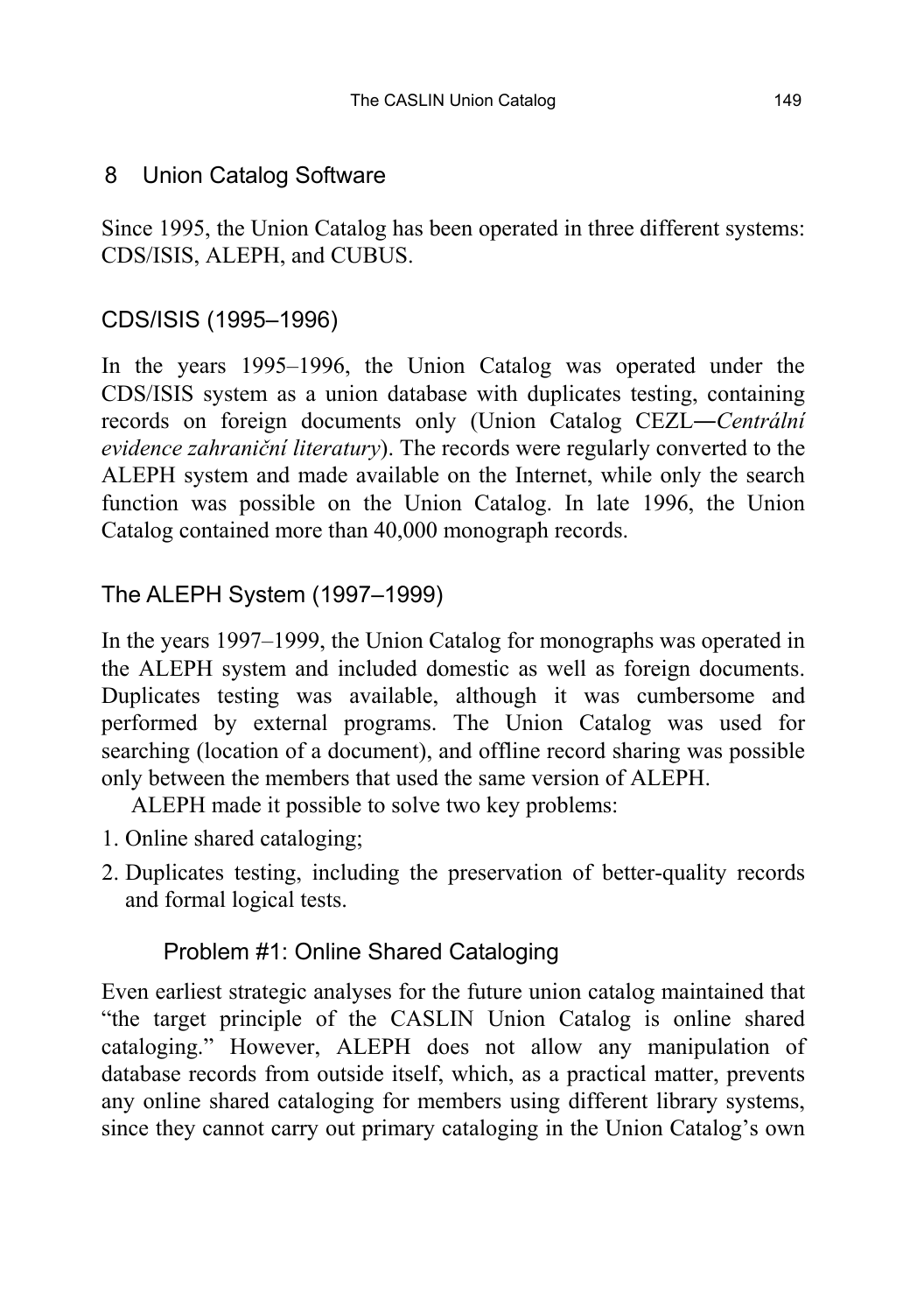database [21]. This fact was officially communicated to the Union Catalog members at the Union Catalog Task Team meeting on June 3, 1997 [28].

#### Problem #2: Duplicates Testing

ALEPH is a high-quality library system which, however, does not allow for the import of records with duplicates testing that matches the needs of a real Union Catalog operating in a heterogeneous environment. When it became obvious that Ex Libris was not able to satisfy the special requirements of the Czech National Library and modify the programs supporting Union Catalog administration (the ULM module), a Czech company developed a duplicates testing program. The program is of very good quality, but since ALEPH does not permit record manipulation from outside ALEPH, the necessary program modifications were somewhat cumbersome and had to be carried out outside the database. This solution meant that the duplicates testing procedure had to be activated outside the ALEPH database, and hence it was only possible to process data offline [3]. Another highly restrictive factor was that the duplicates testing and logical inspection procedure required the administrator to start seven support programs manually. The procedure for processing one batch of data provided by one library (regardless of whether the batch contained 100 or 10,000 records) took two days. And the time requirements were increasing in direct proportion to the size of the database. As a result, it was not possible to import the records supplied by the ever-increasing number of Union Catalog participants in real time [19].

These issues triggered a discussion on developing a system of administering and operating the Union Catalog with our own resources. In September 1997, the Union Catalog administrator presented a document entitled "A Potential Path of Future CASLIN Union Catalog Development with Regard to the Up-grade to ORACLE  $7$ <sup>"</sup> [12], and in October 1997 we applied for a grant from the Mellon Foundation, which would allow us to purchase the ORACLE database system and develop our own union catalog system.

ORACLE became the tool for developing a system for the administration and operation of union catalogs, and the new system was called CUBUS. For system development, we chose a smaller software company with which we had cooperated since 1994 and which also created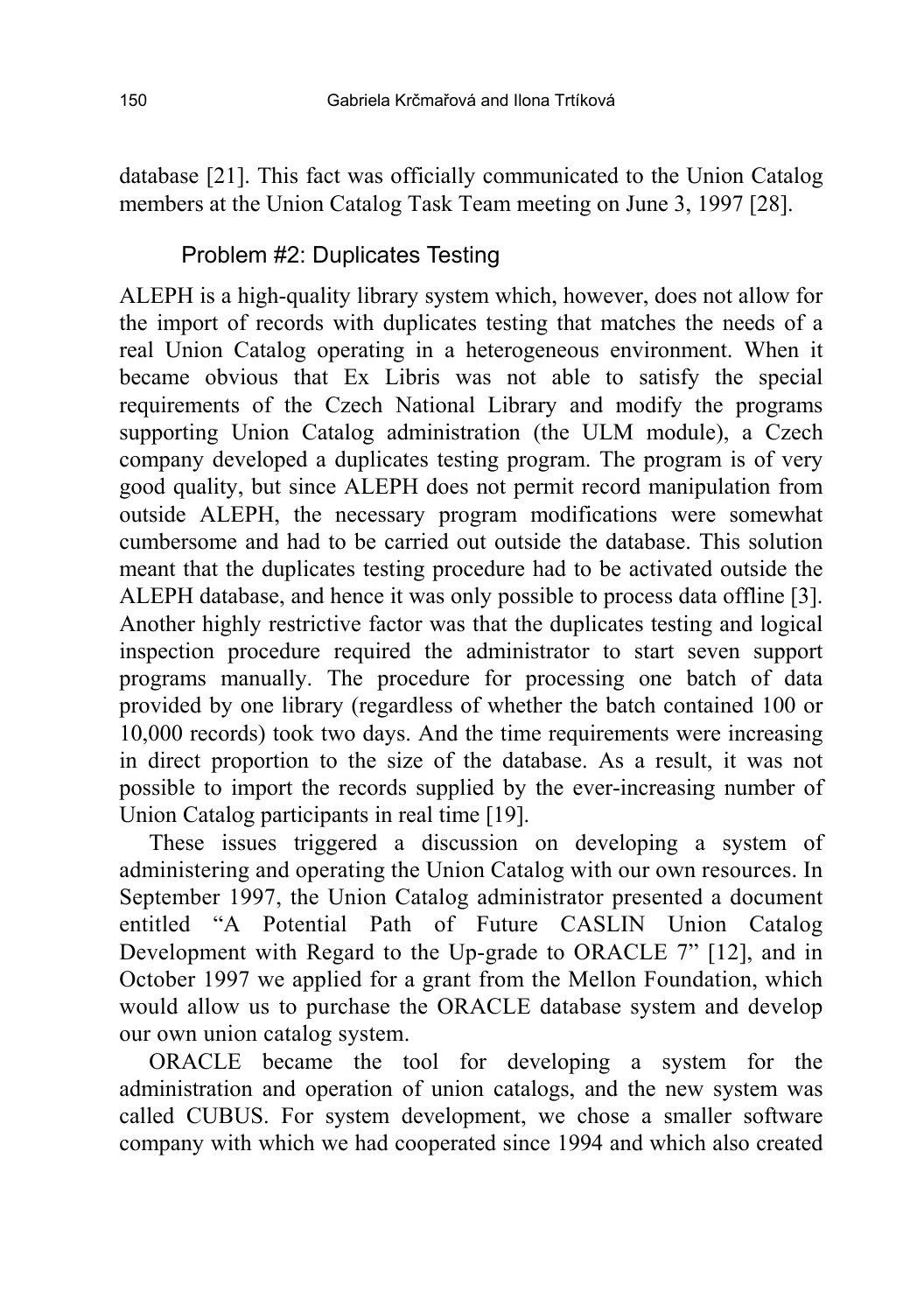the duplicates testing program mentioned above (fully implemented and improved in the new system). The company was paid by funds awarded by the Ministry of Culture of the Czech Republic to the project "CASLIN Union Catalog Development". In November 1997, a representative of the software company presented the basic philosophy of the new system to members of the Union Catalog Task Team and to members of the Union Catalog Research and Development Team. Also invited were the directors of all major libraries and representatives from the Slovak Republic. The crucial task was to draw up the requirements for the development of a new system.

#### The CUBUS System (since 2000)

During the first quarter of 1998, ORACLE was installed on our ALPHA server, and in March 1998, the "Requirements for Application Development under the ORACLE System" [13] was published on the CASLIN website. The members of the Union Catalog Task Team and of the Union Catalog Research and Development Team were invited to submit their comments to the Union Catalog administrator. After processing the comments in mid-1998, the development of CUBUS was launched. The resulting product contained the following improvements [17]:

- 1. Work procedures were optimized by eliminating human intervention wherever possible and effective;
- 2. Data control was improved by supplementing "human-based" control with automatic formal logical control;
- 3. The comparison keys for duplicates inspection were expanded and became more subtle, resulting in a reduction of unwanted duplicates in the Union Catalog [9];
- 4. Statistical monitoring was introduced to cover the movement of data, the administrator's performance and the work of Union Catalog members;
- 5. The user interface appearance and functionality followed the access rights setup and configuration changes,
- 6. Shared cataloging and editing of old records already in the database was improved;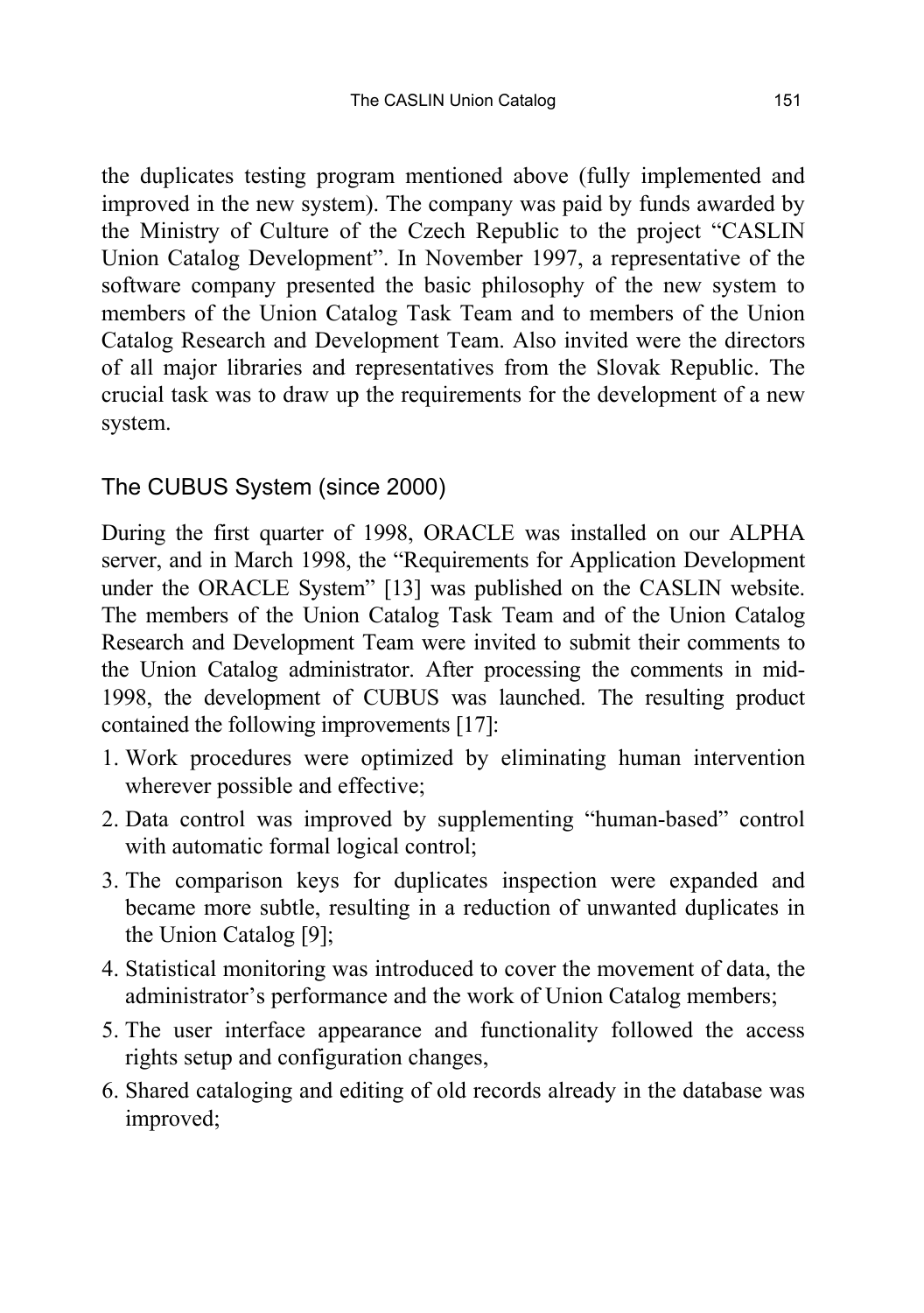- 7. Data security was improved; and
- 8. The possibility was added to modify existing applications and to develop new ones for better performance in the future.

The beta version of CUBUS was provided to the Union Catalog Research and Development Team in September 1999 and to the Union Catalog Task Team in November 1999. Most of their comments were implemented and, early in 2000, the Union Catalog under the new system became accessible to the general public.

Since 2000, the Union Catalog has operated under CUBUS, which fully meets the requirements of the Union Catalog administrator as well as the needs of its users. CUBUS is owned by the Czech National Library. It is equally open to all Union Catalog members regardless of the system used by the member in question, and thus solves the problem arising from the heterogeneous nature of the library environment in the Czech Republic.

CUBUS offers solutions in critical areas:

- 1. Real-time data import in supported formats and code pages without compromising any further operations within the Union Catalog database;
- 2. Formal logical data inspection;
- 3. Duplicates testing using both primary and secondary keys with further amendments for series;
- 4. A search interface reflecting UC member requirements and capable of parallel processing of any number of simultaneous search requests from different users;
- 5. A direct link to the Library Directory is provided;
- 6. It distinguishes between users and active UC participants;
- 7. It provides batch-based data export in the supported formats and character sets;
- 8. It allows the user to place ILS loan requests;
- 9. It uses online shared cataloging by means of an entry form; and
- 10. A link exists to MetaLib, established in cooperation with Ex Libris (Uniform Information Gateway) via the HTTP protocol by means of the XML format.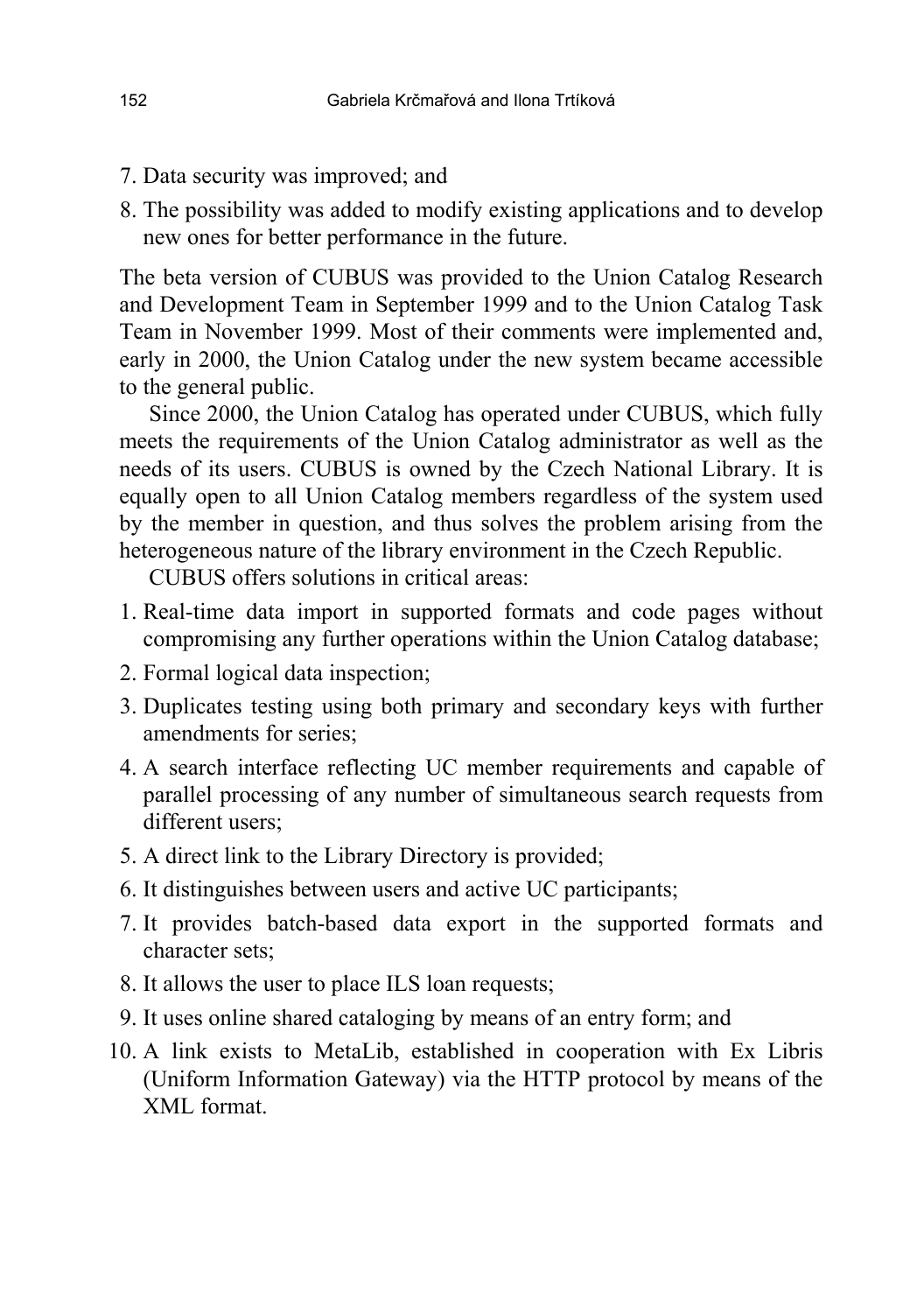Several problems remain at the time of writing:

- 1. The UC records are to be linked to the authority records of the cooperative authority database under construction in the Czech National Library;
- 2. The Z39.50 communication protocol is to be implemented; and
- 3. The Directory is to be transferred to CUBUS.

# Technological Parameters of the CUBUS System $^3$

From the very beginning, it was clear that, once developed, CUBUS was going to have a single installation and would accommodate only the Union Catalog. This is why its development was entrusted to a smaller software company, whose programmers were better motivated to deal with the client's requirements. This option also brought about a reduction in the development costs. On the negative side, this choice involved higher risks related to the long-term stability of such a company. To minimize this risk, we adopted the following important steps:

- 1. To minimize dependence on a particular implementation team, we used only widely available technology (Oracle, PL/SQL, Java, HTML, XML); and
- 2. Professional software was created to document in detail the functions and structure of the system, which allows for rapid acclimatization of new staff (analysts and programmers) into the team.

## The Openness of the CUBUS System

l

Openness is understood as the ability to provide the necessary interfaces to interlinked systems. Such interfaces should accommodate the established de facto standards. From the very beginning, CUBUS was designed to focus on established de facto standards (TCP/IP, HTTP, FTP etc.), which has made it possible for the system to expand rapidly and widely. This also eliminated the high risks involved in using de jure standards (i.e. standards defined by a relevant commission) that had not been previously verified in real implementations.

 $3<sup>3</sup>$  The following description was provided by an independent analytical company [1].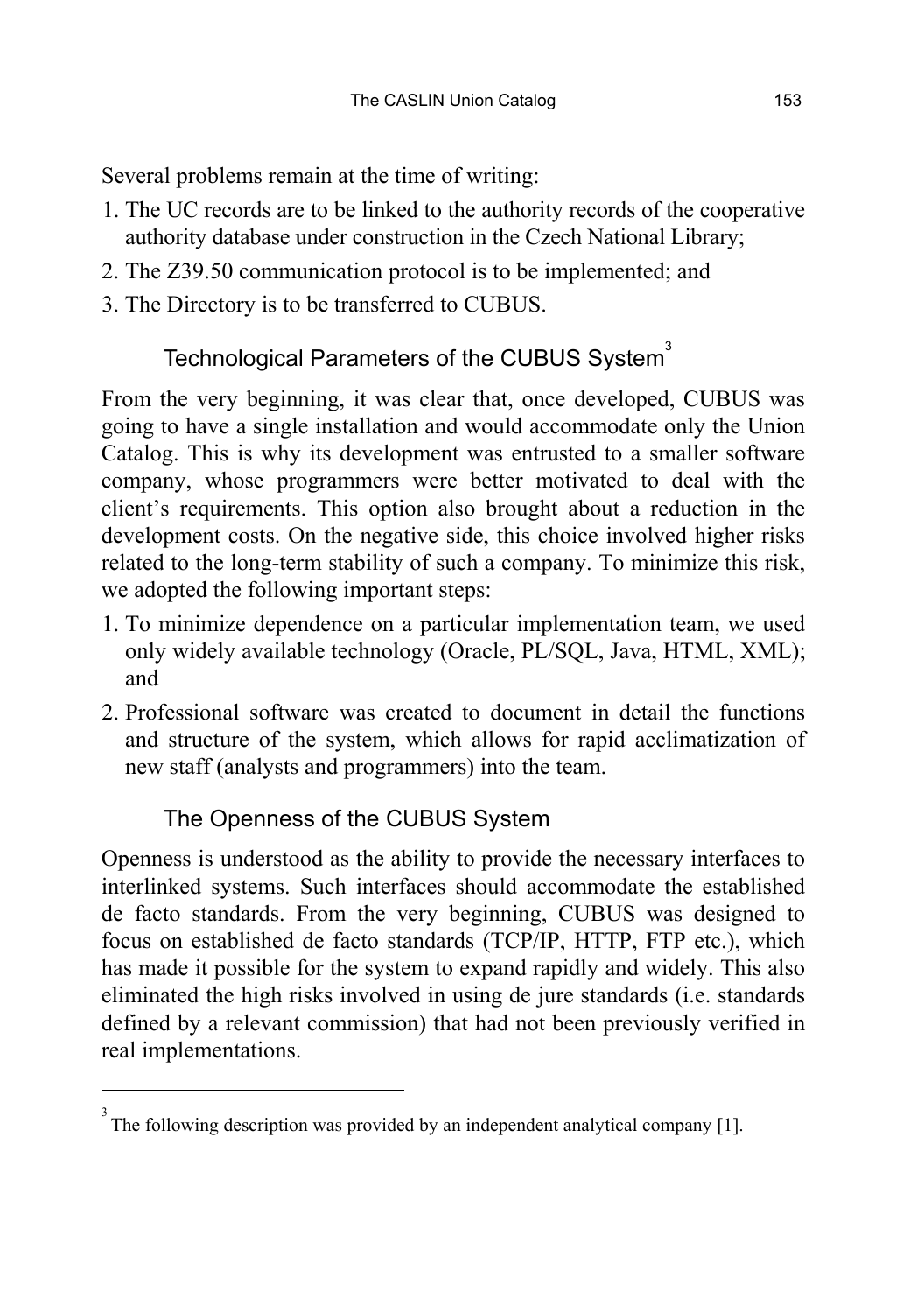#### The Flexibility of the CUBUS System

A systemís flexibility consists in its ability to absorb modifications aimed at changing or extending its functions. A system's flexibility depends, first, on the technology used and, second, on the way it has been implemented (e.g. a systemís modularity increases its flexibility). To achieve a sufficient level of flexibility, it is also important to provide consistent and easy-tomaintain documentation.

CUBUS provides sufficient flexibility because it employs widely available technology. This applies both to the database itself, built in Oracle, and to other tools used such as PL/SQL, Java, and servlets. Hence the system is not tied to a narrowly specialized development team, since the technology utilized is widely used and known. Considerable effort was also focused on a coherent conceptual approach to functionality requirements, which now makes it possible to easily expand the functions of the system. The system is continuously monitored by special software, a tool that allows quick and thorough analyses of the potential impact of any planned changes.

#### The Scalability of the CUBUS System

Scalability is interpreted as the ability to increase a system's performance without having to modify it, or, in other words, the possibility to boost performance through a mere hardware upgrade and administrative operations. CUBUS' scalability is chiefly assured through using a robust relational system for database administration, Oracle, which is capable of absorbing several times more data than it currently holds without affecting the current speed of responses to users' queries.

During its development, CUBUS has not encountered any limitations. Its basic development has been completed both conceptually and practically. It is a system based on modern and widespread technological solutions (Oracle, Java, and servlets), and any improvements and modifications for changing users' needs are easy to carry out. In 2001, we had purchased a professional tool that made it possible to create a detailed data and process model of CUBUS, thus obtaining a high-quality description that is easy to understand. Since 2001, a full-scale copy of CUBUS is operated on a separate server that may be used as a backup when implementing an upgrade.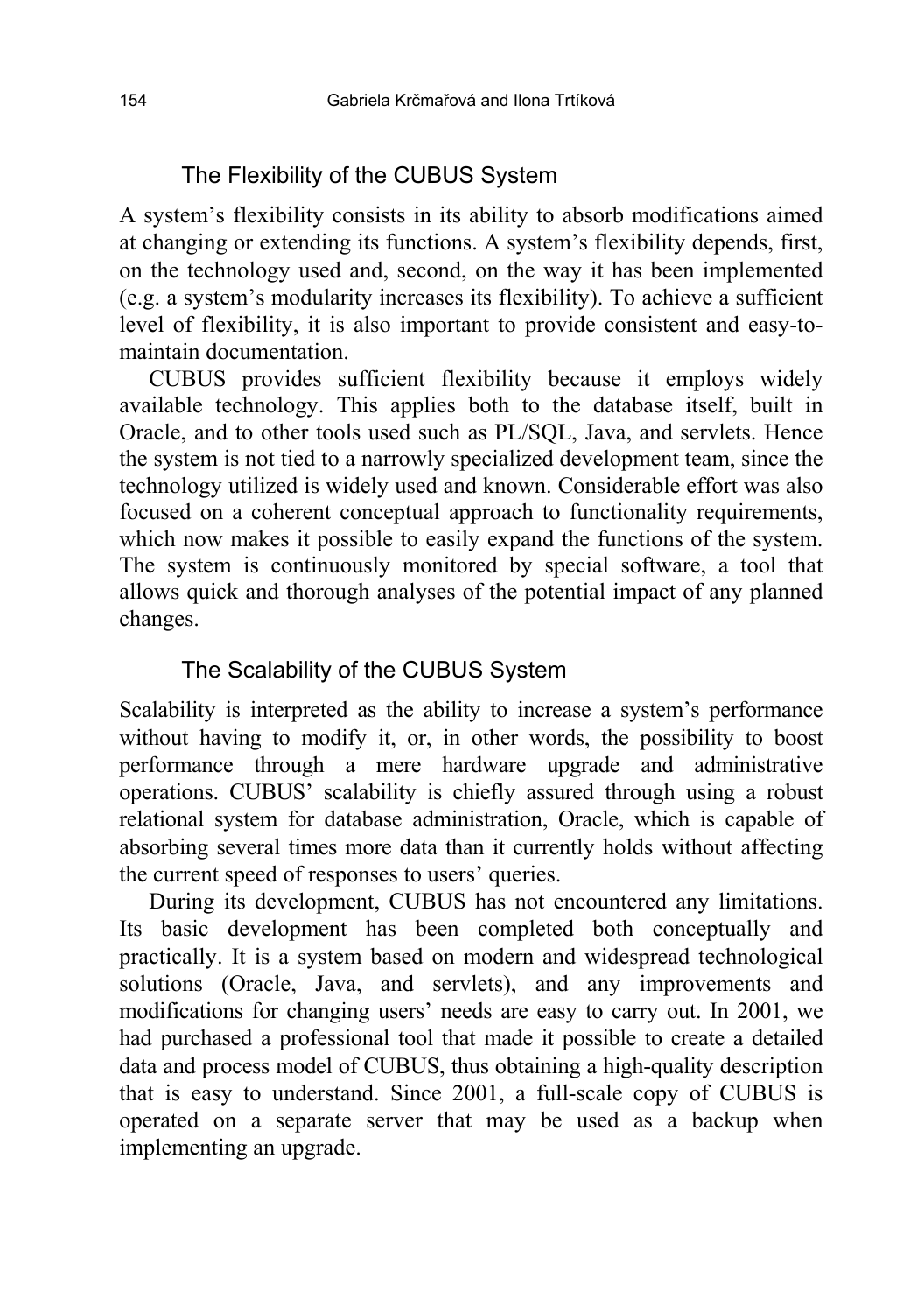There is no serious reason for abandoning the system and having to face again the obvious limitations that ALEPH imposes when it is used for administering and operating a real-life heterogeneous union catalog.

### CUBUS as free software

The presentation of our paper at the Tallinn conference inspired one of the guest lecturers, Stefan Grandmann, to inquire about the ownership of the CUBUS system and whether there was any possibility of making the CUBUS system available as free software under the GNU GPL (General Public Licence) provision.

The author of the application, who owns the moral rights, and the National Library of the Czech Republic, which holds the economic rights, share the copyright of the CUBUS system. If the author of the application gives his written authorization, the National Library of the Czech Republic can consider making the CUBUS software available as free software under  $GNU$   $GPL<sup>4</sup>$ .

## ALEPH + CUBUS (2002-?)

l

In April 2002, without identifying any factors that would mark the CUBUS system as an inadequate application, the Czech National Library decided to reverse course and operate the Union Catalog under ALEPH again, with the proviso that some modules (data import with duplicates testing, and online

<sup>&</sup>lt;sup>4</sup> Software licences are mostly designed to take away the right to share and change the program freely. By contrast, the GNU General Public Licence is intended to guarantee freedom to share and change "freeware." This GNU General Public Licence applies to most of the Free Software Foundation's software. A short quotation from the GNU GPL preamble: "When we speak of free software, we are referring to freedom, not price. Our General Public Licences are designed to make sure that you have the freedom to distribute copies of free software (and charge for this service if you wish), that you receive source code or can get it if you want it, that you can change the software or use pieces of it in new free programs; and that you know you can do these things."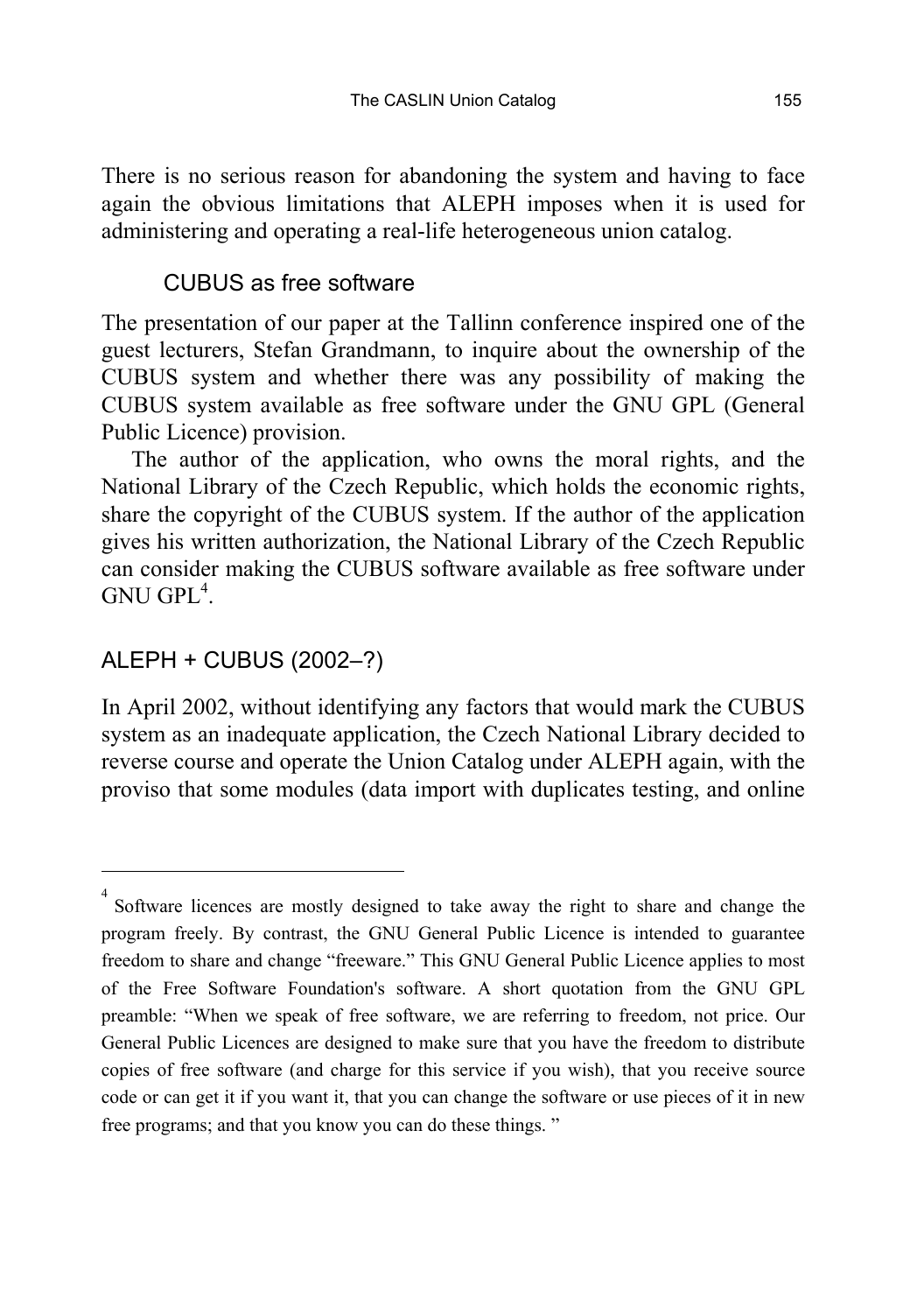updating of series records) would nevertheless keep running under CUBUS, because otherwise they would have to be terminated.

The following key reasons were given for this decision:

- The Z39.50 protocol has not been implemented in CUBUS;
- There is no link from CUBUS to the authority files;
- It is not practicable for the Czech National Library to operate two systems (ALEPH and CUBUS); and
- CUBUS was produced by a small software company.

As for the first two issues, suffice it to say that both features should have been provided by the end of 2002 (see below for more detail) and had been planned in the projects submitted to the Ministry of Culture where we had applied for funding.

The third reason was dropped as soon as it had become obvious during a discussion at an Expert Council meeting that CUBUS cannot be entirely abandoned after all.

As to the fourth reason, it is evident that the small size of a company raises concerns about its long-term stability. But that concern needs to be contrasted by the fact that during the period in which the Union Catalog was operated under ALEPH, it proved impossible to induce Ex Libris, definitely a major and stable company, to implement any of the requested improvements to the Catalog. The reason is evident: an international software company which has several large installations in the United States, among others, is unable to deal with a single requirement of a minor customer somewhere in the heart of Europe. This may make one ponder what is more beneficial for the Union Catalog in the Czech Republic: to be an insignificant minor customer of a major software company, or to be a major customer of a minor but stable software company?

### How Will the Union Catalog Function under the ALEPH-CUBUS System?

The transfer to ALEPH will take place in two stages:

In the first stage (expected completion by January, 2003), CUBUS will process the members' batch imports during the daytime, while at night it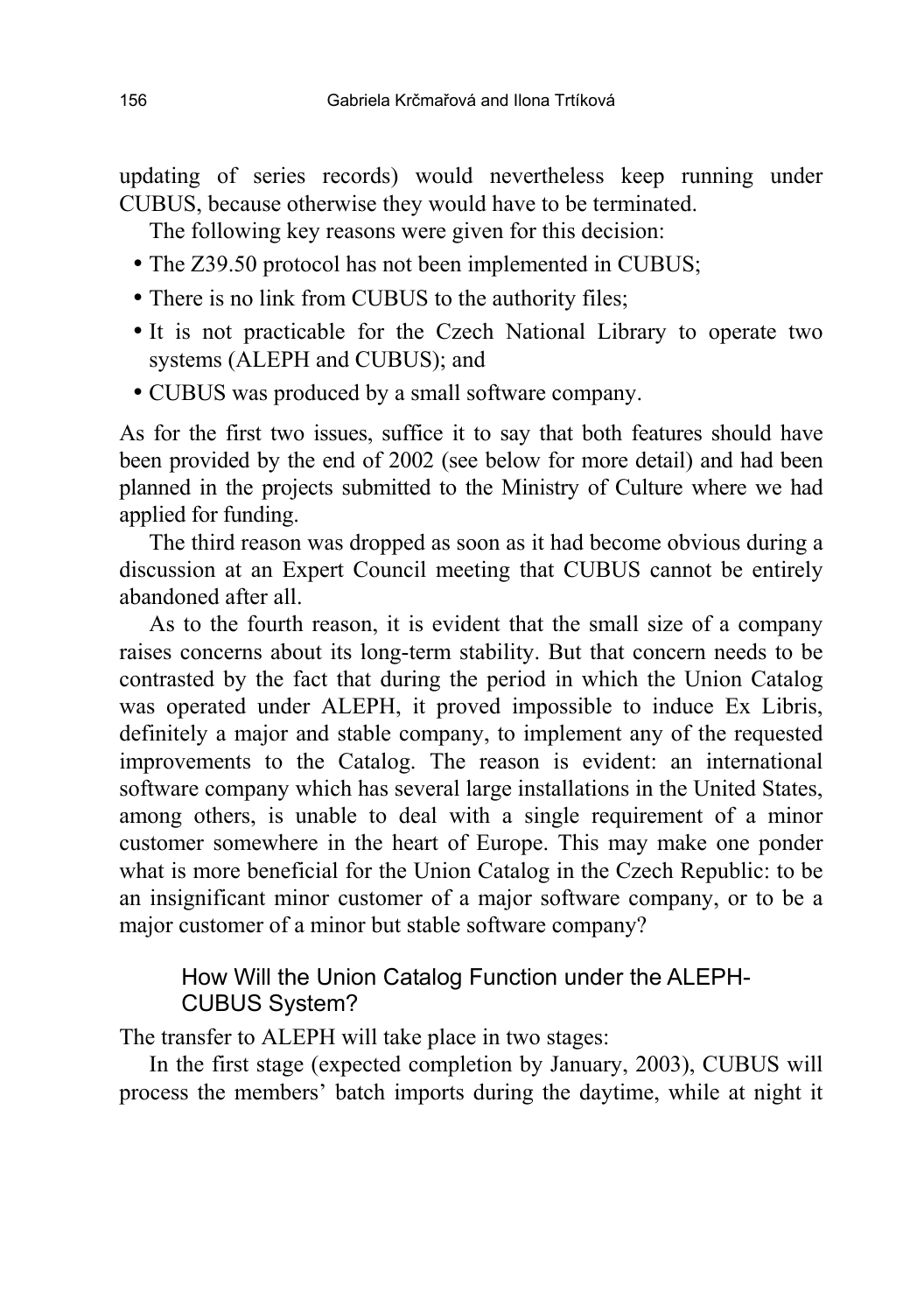will export the new or updated records in the RUX format.<sup>5</sup> The file will be imported into the ALEPH database, the records of which will be updated according to the system number. Users will be able to search and export records under the ALEPH system.

In the second stage of the CUBUS–ALEPH transition, after installing the  $Z39.50$  protocol containing the Update function on ALEPH, $6$  only those libraries which have implemented the Z39.50 protocol will be able to catalog their monograph and special document records online in the Union Catalog. Every day at 7 pm, ALEPH will close the data editing function in the Union Catalog and will export the new or newly edited records. This file will be imported into CUBUS by a standard method, thus assuring the congruence of the two databases. Then CUBUS will turn to the batch record imports that arrived during the day. By 4 am, the newly imported records will be exported in RUX format and they will update the ALEPH database according to their system number.

The serials records will continue being updated online in CUBUS without having to close the database to users [11].

The Union Catalog administrator was not invited to attend any of the policy discussions of the Czech National Library's top management about the Union Catalog platform change. Instead, she made use of a Union Catalog presentation to inform the management about the potential problems of operating a Union Catalog under ALEPH in combination with CUBUS.

A functional connection between the two systems would present the Union Catalog administrator with the following problems [25]: the National Library's need for programmers will increase; the number of ALEPH licenses needed will have to grow<sup>7</sup>; hardware requirements for ALEPH will grow in excess of planned system upgrades; data administration (especially

l

<sup>5</sup> RUX is an internal format for data import into ALEPH and is based on the structure of textrow UNIMARC in UTF-8 + RecID.

<sup>6</sup>  Although it appears that Ex Libris has totally abandoned the development of a Z39.50 protocol containing the Update function.

<sup>7</sup> CUBUS is licensed for an unlimited number of access points.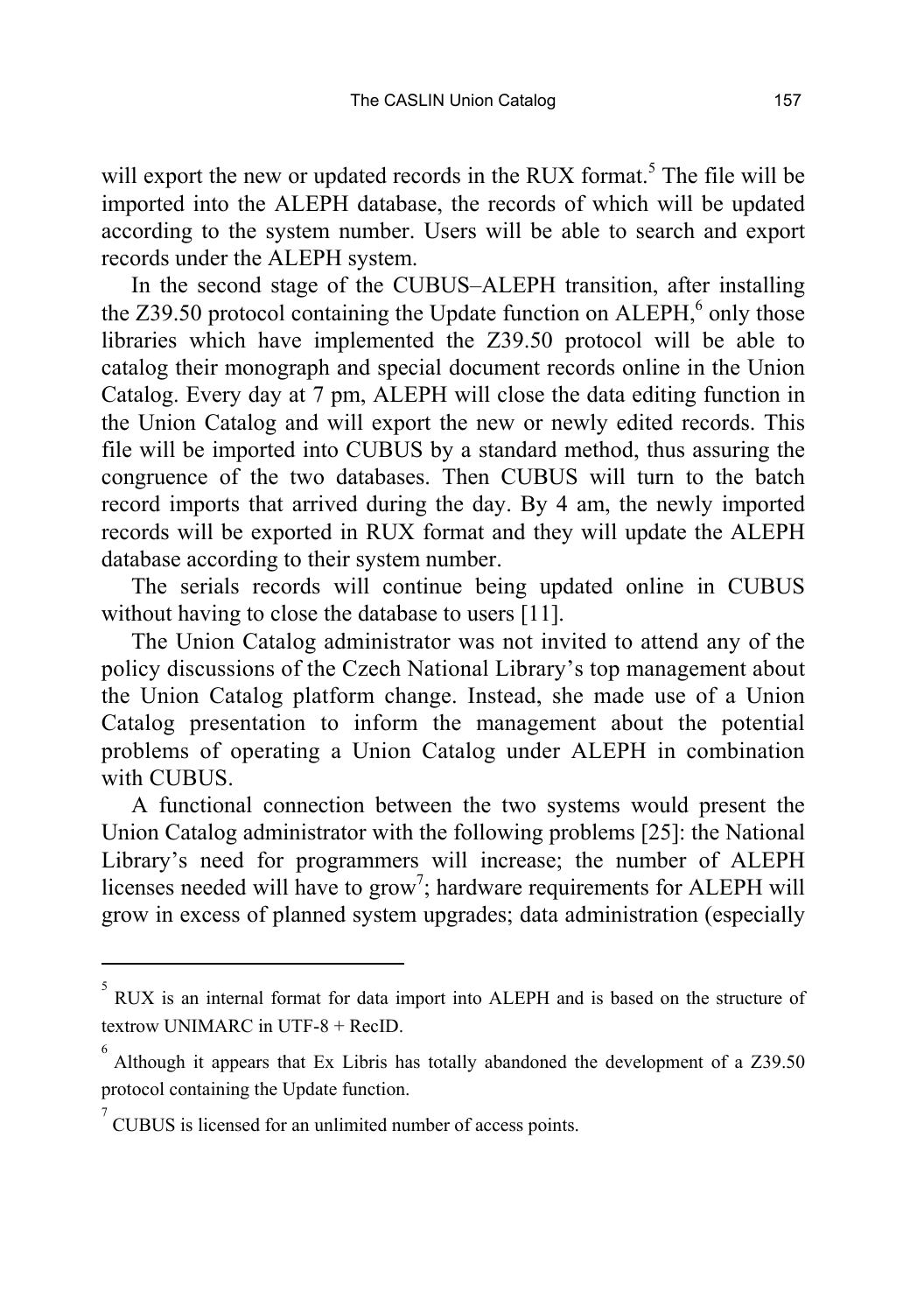imports) will continue to be provided under CUBUS; and the processing of series under different library systems will be highly problematic. Hence, series processing including their online updates is to remain under CUBUS, which will still have to be maintained and developed. Finally, problems that exist in local library systems may compromise the functionality of the national Union Catalog and vice versa.

Users will not be offered new functionalities or benefits; on the contrary, the change will cause service to deteriorate in many respects. Thus, the Union Catalog's handling of series, ILS, and the Directory is bound to suffer, and the existing unlimited license for access with no time restrictions will be replaced by one with time restrictions. Furthermore, the benefit derived from the existing connection with the Universal Information Gateway (UIG) through HTTP and XML will be lost.<sup>8</sup> CUBUS-to-ALEPH data imports will have to be carried out overnight, for which the National Library's databases may be closed to users, although statistics show that the Union Catalog is accessed at night as well (e.g. by users from distant time zones, or by those waiting for a freer and faster Web). Under CUBUS, imports are conducted in the background, and so there is no need to close the database. With ALEPH, users will be provided only with an out-of-date copy of the Union Catalog, which is not only a non-standard approach, but is counterproductive and to be used only for very serious objective reasons.

The reasons that made the Czech National Library start to develop its own Union Catalog system in 1997 still exist. Even in combination with CUBUS, ALEPH does not have the tools to successfully operate a heterogeneous Union Catalog. ALEPH is a very good system designed to administer and operate a library, but not suited for a real-life heterogeneous union catalog.

The Union Catalog run under ALEPH will again be limited by the capabilities of ALEPH, which—although broader than in 1997—are still unable to react flexibly to the requirements and demands of its customers, in contrast to the functionality of CUBUS.

 $\overline{a}$ 

<sup>8</sup> The existing UIG connection does not impose license requirements on the use of the Z39.50 protocol within UIG.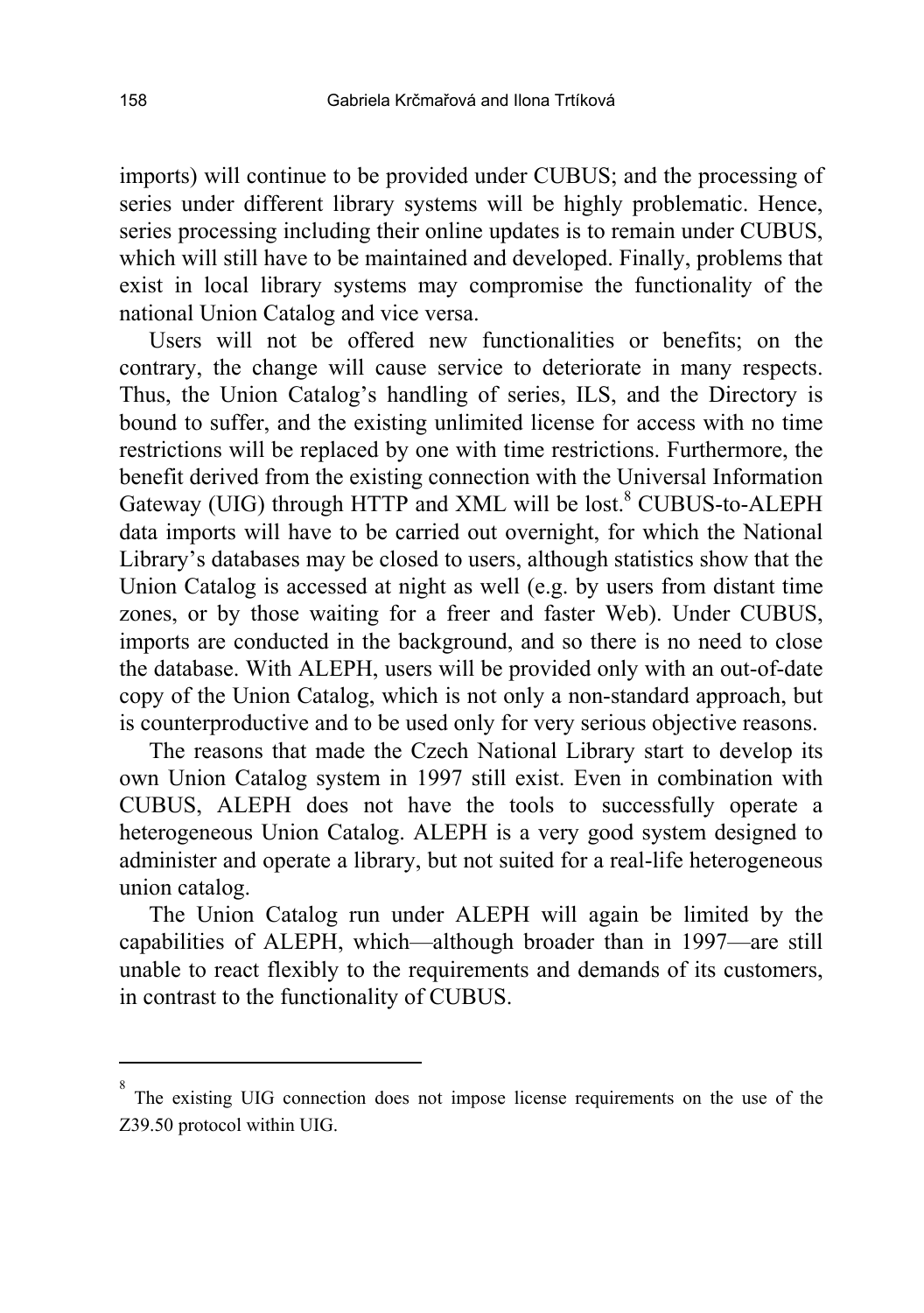### 9 The Connection between Authority and Bibliographic Records in the Union Catalog

The National Authority Department at the Czech National Library accomplishes two basic objectives:

- 1. The administration of local authorities at the Czech National Library; and
- 2. The formation of a national authority database for libraries of the whole Czech Republic.

In December 2000, representatives of Czech libraries and library system vendors met at the Czech National Library to discuss the cooperative creation of a national authority database. This discussion ended with a clear and unambiguous recommendation to build the national authority files within the Union Catalog system, i.e. under CUBUS, after which the Union Catalog administrator drafted a document that identified the fundamental policies in creating a cooperative national authority file. This document was posted on the CASLIN website by the end of 2000 [14].

Simultaneously, the administrator presented a proposal to the management of the Czech National Library for a reorganization [20] that included the transfer of activities related to the creation of a national authority database to the administration of the Union Catalog. This proposal was rejected.

In January 2001, the top management of the Czech National Library announced that the authority files would be built under ALEPH [5]. This denied the opportunity to build a single system (CUBUS) for both bibliographic and authority records within the framework of the Union Catalog. Subsequently, alternative paths were explored.

At first, the viability of linking the bibliographic records from the CUBUS-based Union Catalog with the ALEPH-based authority database was examined. It turned out that even ALEPH 500 does not permit record modifications using tools other than its own.<sup>9</sup> Hence, it was impossible to

 $\overline{a}$ 

<sup>9</sup> Such modifications have to be carried out outside the ALEPH database, as was the case with ALEPH 300.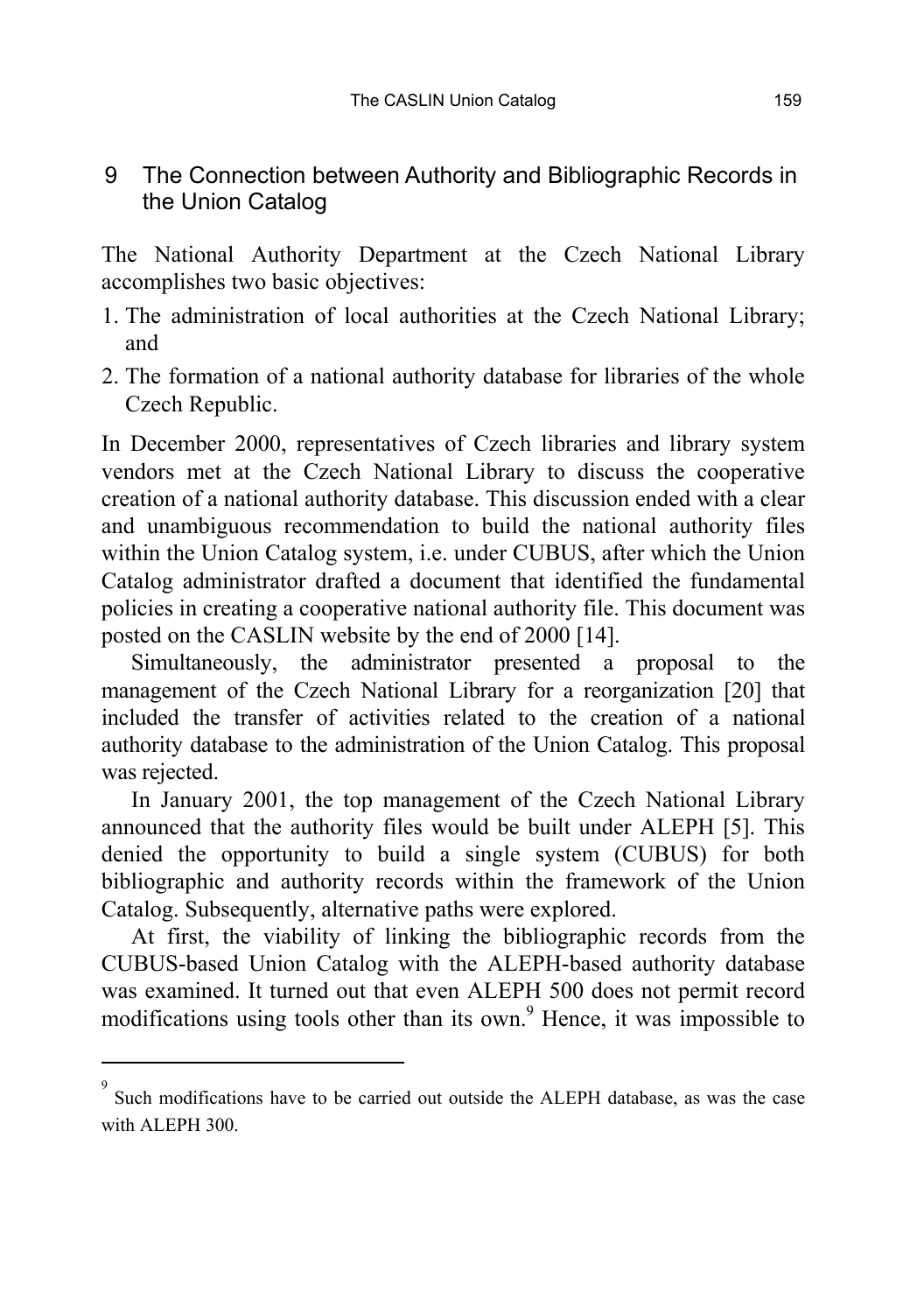set up an online link between the bibliographic records from the CUBUSbased Union Catalog with the ALEPH-based authority database. The Union Catalog administrator proposed and provided a detailed description of a solution whereby a copy of the authority database would be defined within the CUBUS system. The database copy would be updated every night, so as to achieve congruence with the ALEPH master [15]. This would have enabled CUBUS to establish a link between the bibliographic records in the Union Catalog and the authority records, thus making the records in the Union Catalog, and the authority database—all very straightforward authority records—available to all Union Catalog users regardless of which system they were using. The Union Catalog administrator's objective was to expand CUBUS with functionalities for gathering and administering authority records, closely linked to functionalities for work with bibliographic records. By storing the bibliographic and the authority records in one database, the overall complexity of the system would be reduced, since measures to treat duplicates and inconsistencies created during data transfer between different systems would become unnecessary. It would also provide an opportunity for establishing a link between the data. The increase of complexity under the alternative solution also increases the probability of errors, and hence of costs. The biggest benefit of storing the bibliographic and the authority records in one database would stem from the reduction of processing costs. It would be possible to make use of the existing applications for bibliographic record administration, which would also allow us to create a two-way link between the bibliographic and the authority data. Such a link would make it possible to display all relevant bibliographic records for a given authority.

#### 10 The Union Catalog and the Z39.50 Protocol

As late as 2000, there were extremely few libraries in the Czech Republic that had a truly functional Z39.50 protocol implemented in their systems [24]. Basically, only the ALEPH libraries, probably four in number, had it, which is why the implementation of Z39.50 protocol was low on the list of priorities during the development of CUBUS. At the same time, the Union Catalog administrator was aware of the fact that due to the inherent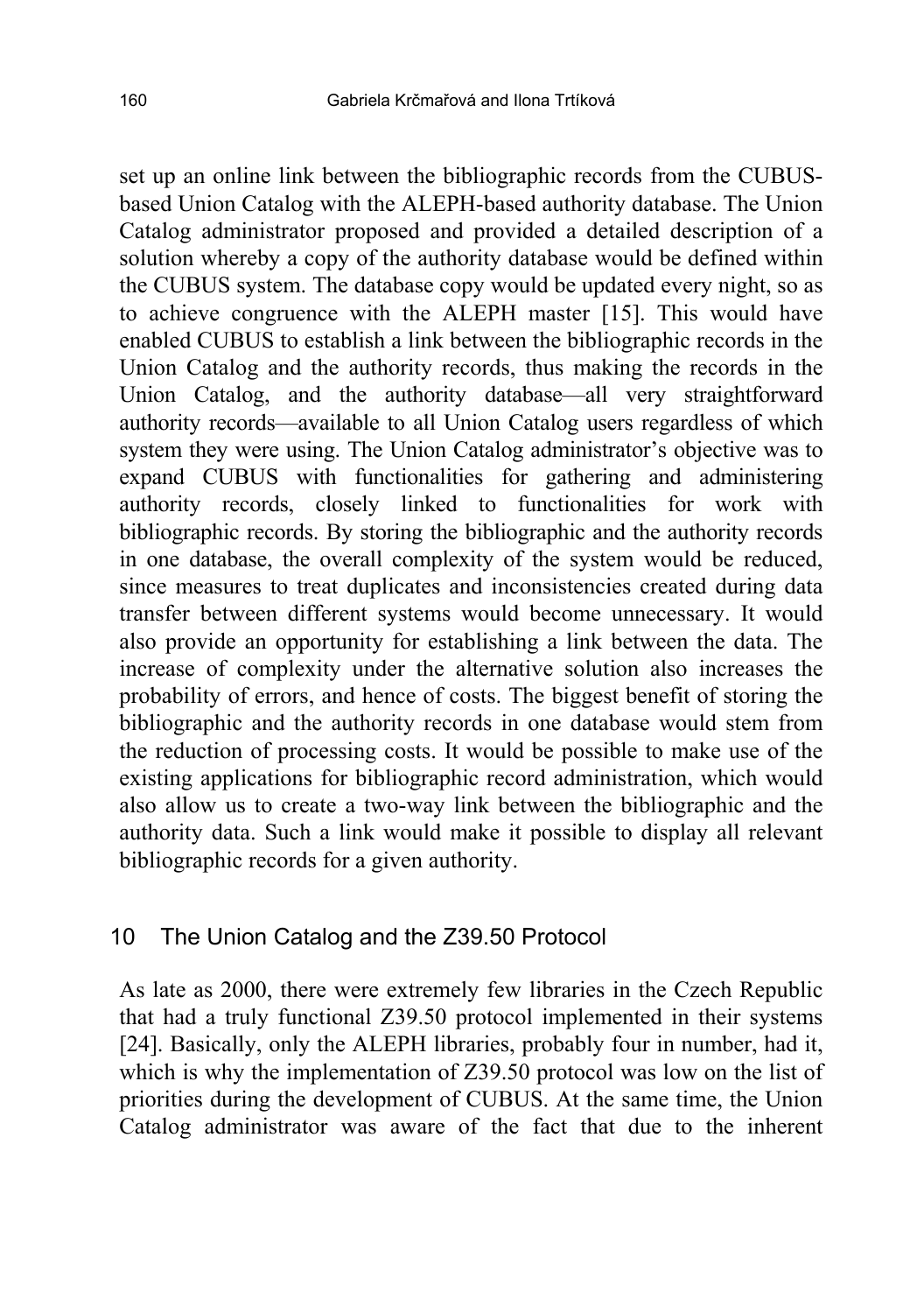openness of CUBUS, the Z39.50 protocol would not provide the system with any new functionality and would not help other entities to join the Union Catalog and enhance its expansion. The pressure on the part of the Czech National Library's management to implement the Z39.50 protocol was not, at the time, based on any existing needs of the Union Catalog members.

In 2001 and 2002, rather than developing its own Z39.50 protocol, the Union Catalog administrator was planning to implement one designed by an independent software company. For successful implementation of a protocol from a different company, it was crucial to describe the existing CUBUS system, and so the Union Catalog Department staff created a document called "A Functional Model of the CASLIN Union Catalog" [15].<sup>10</sup> Although the model was correct and effectively described the state of affairs and anticipated CUBUS developments, it did not explicitly differentiate the process and data models of the system, and the data flow diagrams were not based on standard description tools (which were not available to the Union Catalog administrator at the time), which is why this functional model was not sufficient for the Z39.50 vendor. The only logical solution was to entrust the creation of CUBUS' data and process models to an outside group of consultants. The group completed the analysis of the current state of CUBUS, including a forecast of its future connection with the authority database and of the implementation of the Z39.50 protocol. The group also prepared a documentation of CUBUS, which included a rational approach to recording changes. This tool is still available and at the Union Catalog administrator's disposal.

#### 11 The Union Catalog in the Uniform Information Gateway

 $\overline{a}$ 

MetaLib, the Uniform Information Gateway (UIG) software by Ex Libris, may be connected to sources through the Z39.50 protocol or through the HTTP protocol. To set up a connection through the HTTP protocol is more

<sup>10</sup> Available at the Library and Information Sciences' Reading Room at the Czech National Library.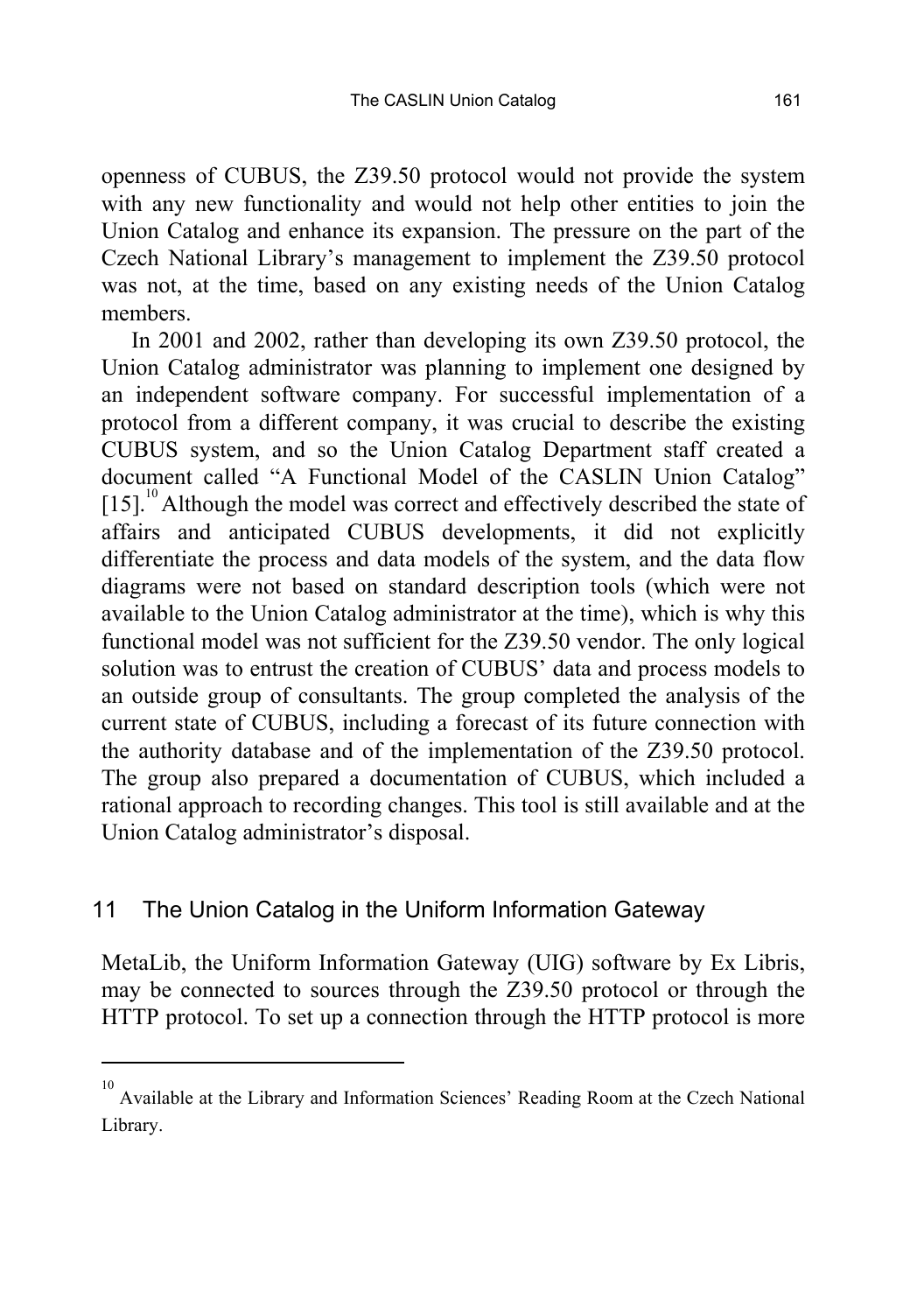difficult, and so Ex Libris is usually willing to provide it only for worldclass information sources. Connecting local sources accessible only through a HTTP protocol is quite expensive, because it requires more programming on the part of Ex Libris [18]. The Union Catalog belongs to the latter class, and we are grateful to Ex Libris for connecting it without additional charges. The Czech Libraries appreciate the presence of a national information resource in the UIG, and UIG, in turn, adopted the CASLIN logo, which is well-known not only in the Czech and Slovak Republics, but elsewhere as well.

The Union Catalog was connected to UIG through an external program assuring the conversion of a query and its result between the two systems [26].

A query placed by a UIG user is sent to the Union Catalog through the  $HTTP$  protocol<sup>11</sup> coded in UTF-8 and in the format http://server address?access file=value&access file=value. The output is in the form of a record exported in XML. The extent of the record is a compromise between the data displayed in MetaLib and the specifics of the Union Catalog in question, i.e. the record contains the basic identification data of the document plus the name of the library that owns it, and for periodicals also the year.

For the output in XML, the Union Catalog administrator created a DTD<sup>12</sup> that complies with the current Union Catalog requirements for a connection to UIG. In the future, it will pose no problem to expand the proposed DTD or modify it in order to comply with the worldwide accepted definition of a document type for library formats.

The method of establishing a connection to UIG via HTTP and XML will be also used to create a connection to other sources that neither work with the ALEPH system nor use the Z39.50 protocol.

l

<sup>11</sup> See http://www.caslin.cz:7777/caslin/ENG/parameters.html.

<sup>&</sup>lt;sup>12</sup> DOCTYPE CaslinMeta. For more information see http://www.caslin.cz:7777/caslin/ENG/dtd.html.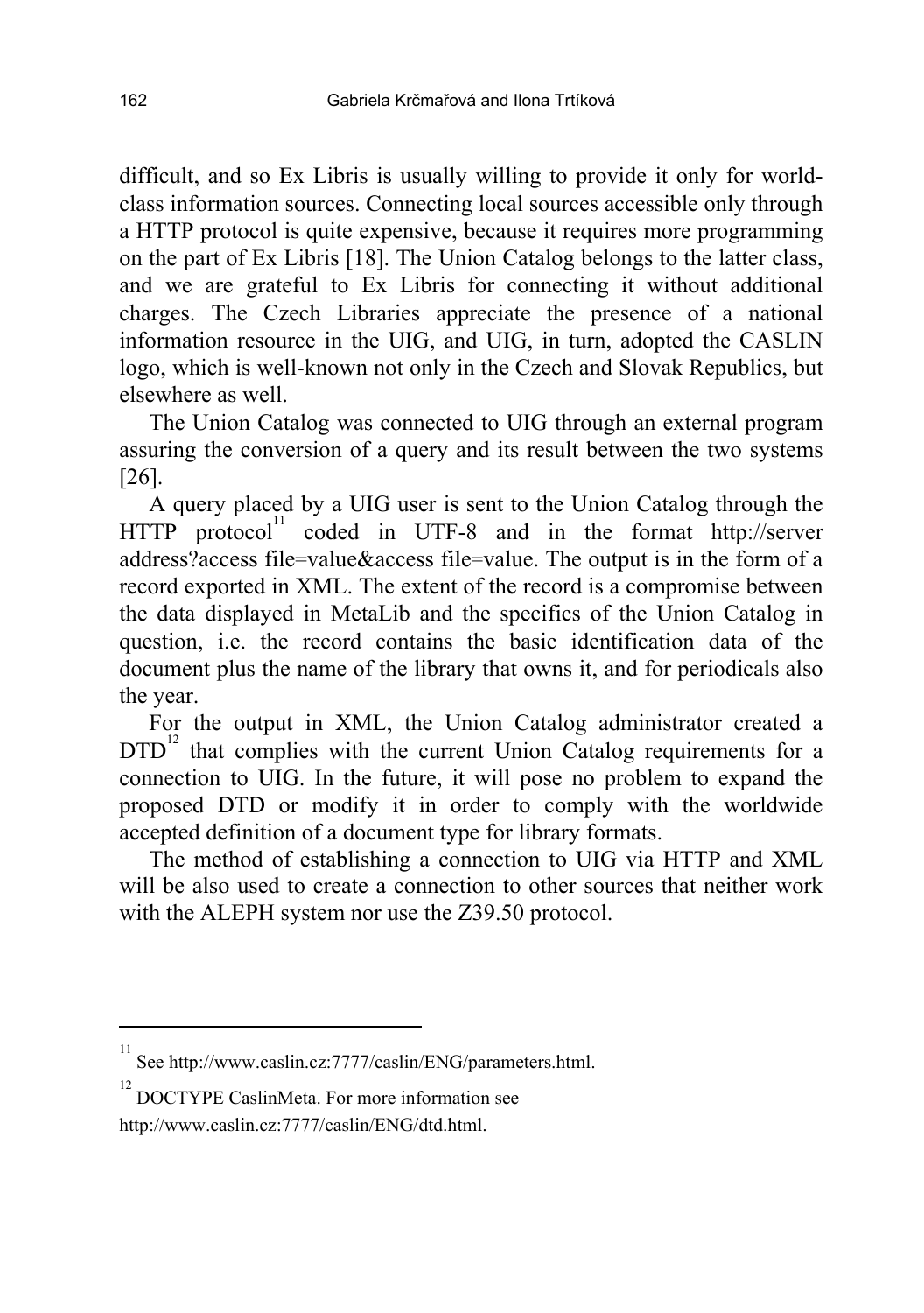### A Minor Excursion into Real and Virtual Union Catalogs

The introduction of computers, library systems, and the MARC format represented a quantum leap in the accessibility of information in union catalogs in comparison with their card-based predecessors. And while the tasks and problems in administering a union catalog<sup>13</sup> have not changed, the cost of administering and operating electronic union catalogs has probably changed for the worse. The high cost of operating a real union catalog and the proliferation of the World Wide Web are probably the main reasons for the appearance in the early 1990s of the first information gateways. In the mid-1990s, two nationwide virtual union catalogs emerged in the Czech Republic:

- 1. The homogeneous TinWEB, established as a system for parallel searching of library catalogs within the TINLIB system; and
- 2. The heterogeneous ATpar (ALEPH-TINLIB Parallel Query System), designed and implemented for single-query transparent searching of a selection of library catalogs with an ALEPH-based and TINLIB-based WWW interface [2].

In the library community, access points to Z39.50-based sources are established via information gateways based on WWW, where the end-user interface is a browser (in 2001 in the Czech Republic, it was UIG).

In general, an information gateway may be considered a virtual Union Catalog only when it complies with the following requirements (from the end-user perspective):

- Access takes place through a single user interface;
- The format for search queries uses a unified syntax, using a single set of search attributes;
- The records are provided in a single, common format allowing a single record to be displayed;
- Duplicate records are not displayed;

l

<sup>13</sup> For example data import, duplicates testing, accounting for system heterogeneity.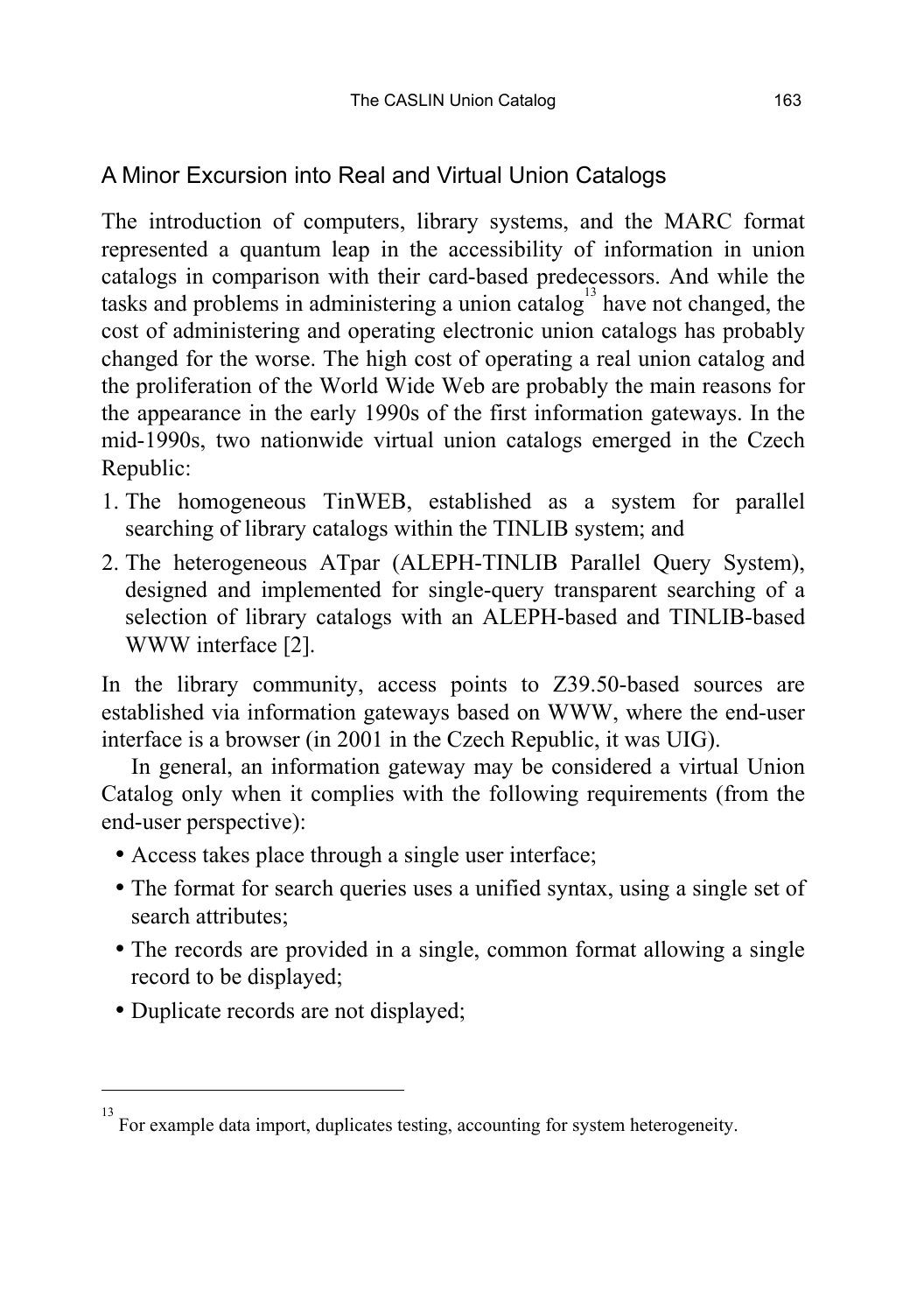- All records are available with location data and the full set of data about the library collection;
- All copies are provided with up-to-date loan status and availability data; and
- A virtual union catalog is interlinked with several integrated loan and order services [8].

Ordinary users trying to identify and locate a document particularly appreciate information gateways, functioning as virtual union catalogs. For inter-library loan services and shared cataloging, professional librarians prefer real union catalogs with records from tens or hundreds of libraries that have been classified and evaluated and made available in one database.

It should be noted that real union catalogs provide their users with feedback in the form of error messages, i.e. information about deficiencies in delivered records. Thus the participants have the possibility to improve the quality of document processing in their home institutions. At the same time real union catalogs support the implementation of uniform standards. Virtual union catalogs use a technology that moderates and compensates for the differences among the various participants' systems. Virtual union catalogs do not provide any feedback, its participants do not have the need to improve the quality of its records and there is no need to implement uniform standards.

#### 12 Union Catalog Terms of Payment

Both access to and use of the Union Catalog are free of charge. The members do not obtain any fees for the records they provide, and conversely, they do not pay anything for importing Union Catalog records, which they use for cataloging or retroconversion of their collections [22].

The Czech National Library funds the administration and operation of the Union Catalog, i.e. the Union Catalog is fully state-funded through the Ministry of Culture of the Czech Republic.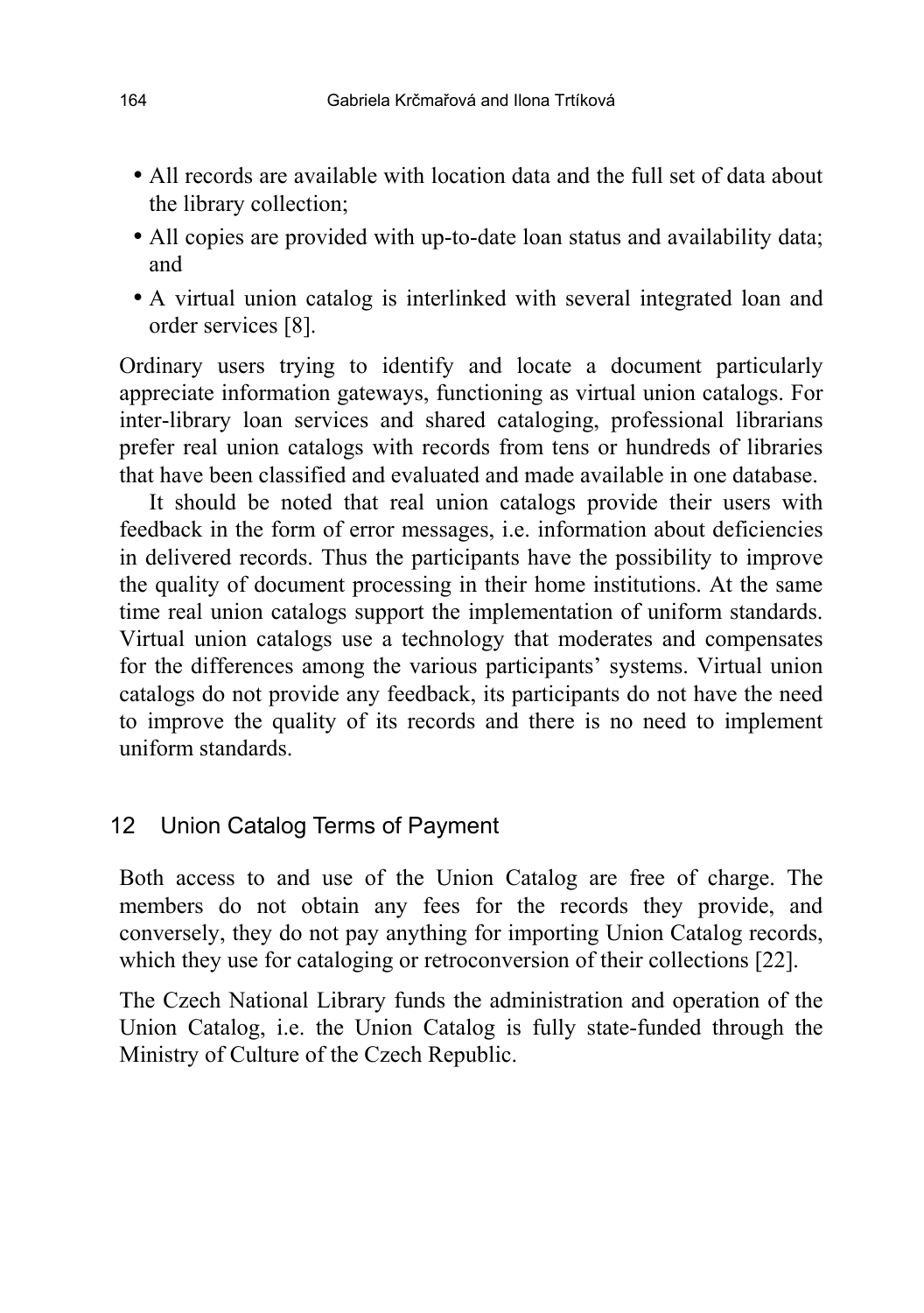### 13 Union Catalog Organization and Control

### Union Catalog Administration in the Czech National Library

In connection with the launch of CASLIN and based on the assumption that the CEZL Department (National Registry of Foreign Literature) would become the administrator of the CASLIN Union Catalog, CEZL staff articulated a detailed "Strategy for the CEZL Union Catalogs" Transformation into the CASLIN Union Catalog" [4]. Based on this strategy, on July 1, 1994, the CEZL Department became, for a short but very useful period of 11 months, a part of the Cataloging Division, where CEZL staff learned the details of the newly discussed standards. As early as June 1, 1995, the CEZL Department became an independent Union Catalog Section (with CEZL and CASLIN as the union catalogs to work with) and it became directly answerable to the Director of the Czech National Library. Currently, the Deputy Director of the Library heads the independent Union Catalog Division [16].

### Union Catalog Task Teams

As a part of CASLIN, the CASLIN Task Team for the Union Catalog was formed jointly with Slovak librarians in January 1994. This task force produced high-quality strategic documents dealing with union catalog administration, architecture, construction, and member typology. Due to the ever-increasing scope of its activities, the Task Team's decision-making became too cumbersome, and so in November 1995, the Union Catalog Task Team was established, this time without Slovak participation. This Team has been in operation to the present day.

The cooperation between the Union Catalog and libraries is strictly regulated on a contractual basis. Since October 1996, the agreement concluded between the Czech National Library and the cooperating libraries has been called "Cooperation Agreement on CASLIN Union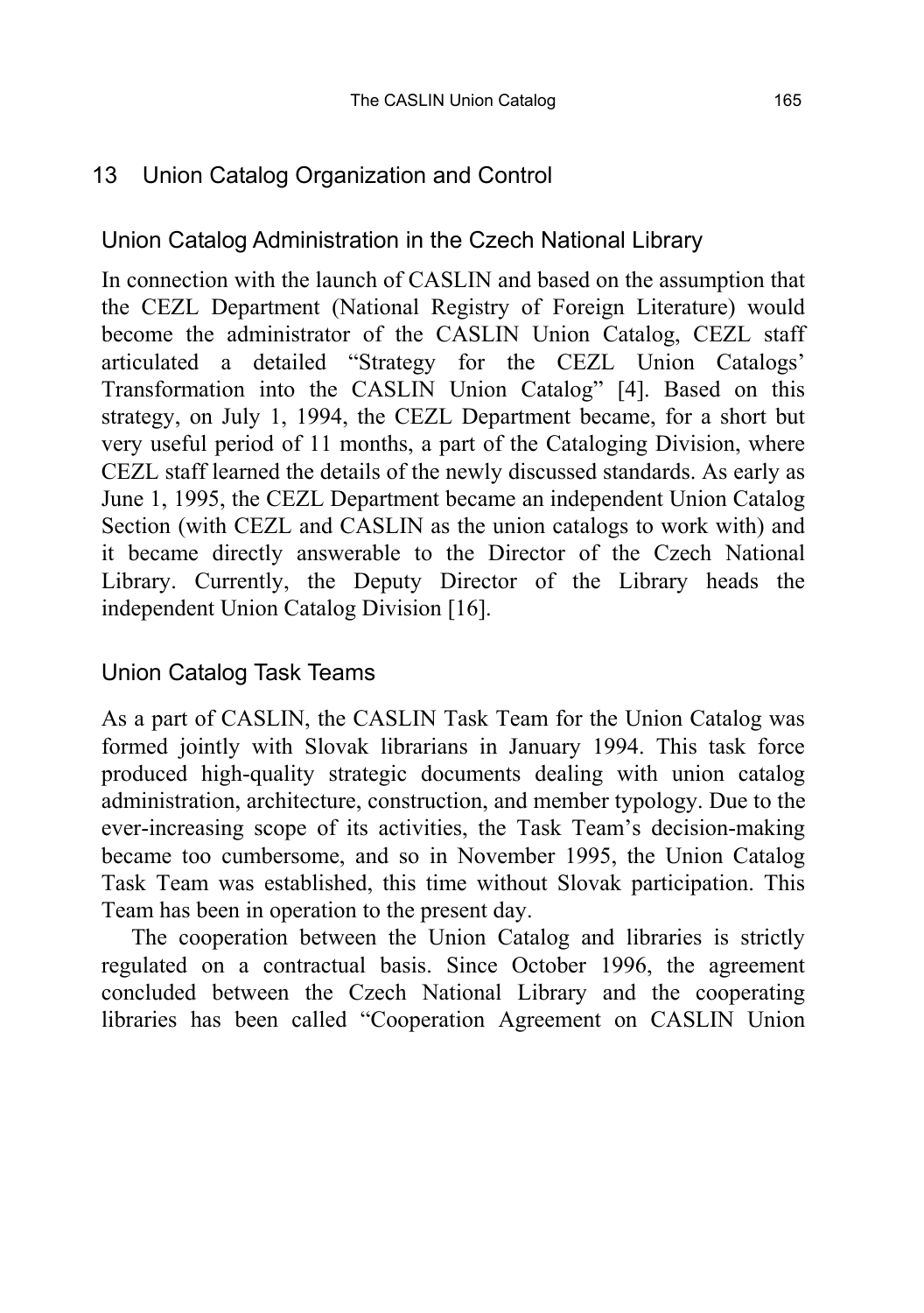Catalog.<sup> $n^{14}$ </sup> Consulting bodies available to the Union Catalog administrator are

- 1. The Union Catalog Task Team, with staff consisting of representatives from libraries that supply the Union Catalog with records, since November 1995;
- 2. The Union Catalog Research and Development Team, and expert body established in June 1997 by the Union Catalog administrator, whose main task was to overcome technical difficulties arising in the Union Catalog. In late 1997, the R&D Team discussed the issues related the development of a new tailor-made Union Catalog system;
- 3. The Union Catalog Expert Council, formed in December 2000, which absorbed most of the  $R&D$  Team's members.

The members of the Union Catalog Expert Council played a decisive role in formulating the changes in the Union Catalog system. The work of the Council has been adversely affected by a variety of conflicts of interest—to wit, the ALEPH sales representative for the Czech Republic is also a member.

Despite the diversity of opinions and interests, the first vote was in favor of CUBUS [6], and the second ended in a 6:6 draw [7]. It is also the case that that vote was characterized by certain irregularities; for example, the absentee vote of a member was counted, the ALEPH sales representative's vote was not disqualified, etc. The Union Catalog administrator participated in the Council only as a non-voting secretary. This was the vote on the basis of which the management of the Czech National Library decided to replace the current platform of the Union Catalog, although the Union Catalog administrator expressed her disagreement with the decision.

### 14 The CASLIN Consortium

l

The cooperation underlying the CASLIN Union Catalog is legally based on the Cooperation Agreement on CASLIN Union Catalog. During 2000, the

<sup>14</sup> Its text is available on the CASLIN website.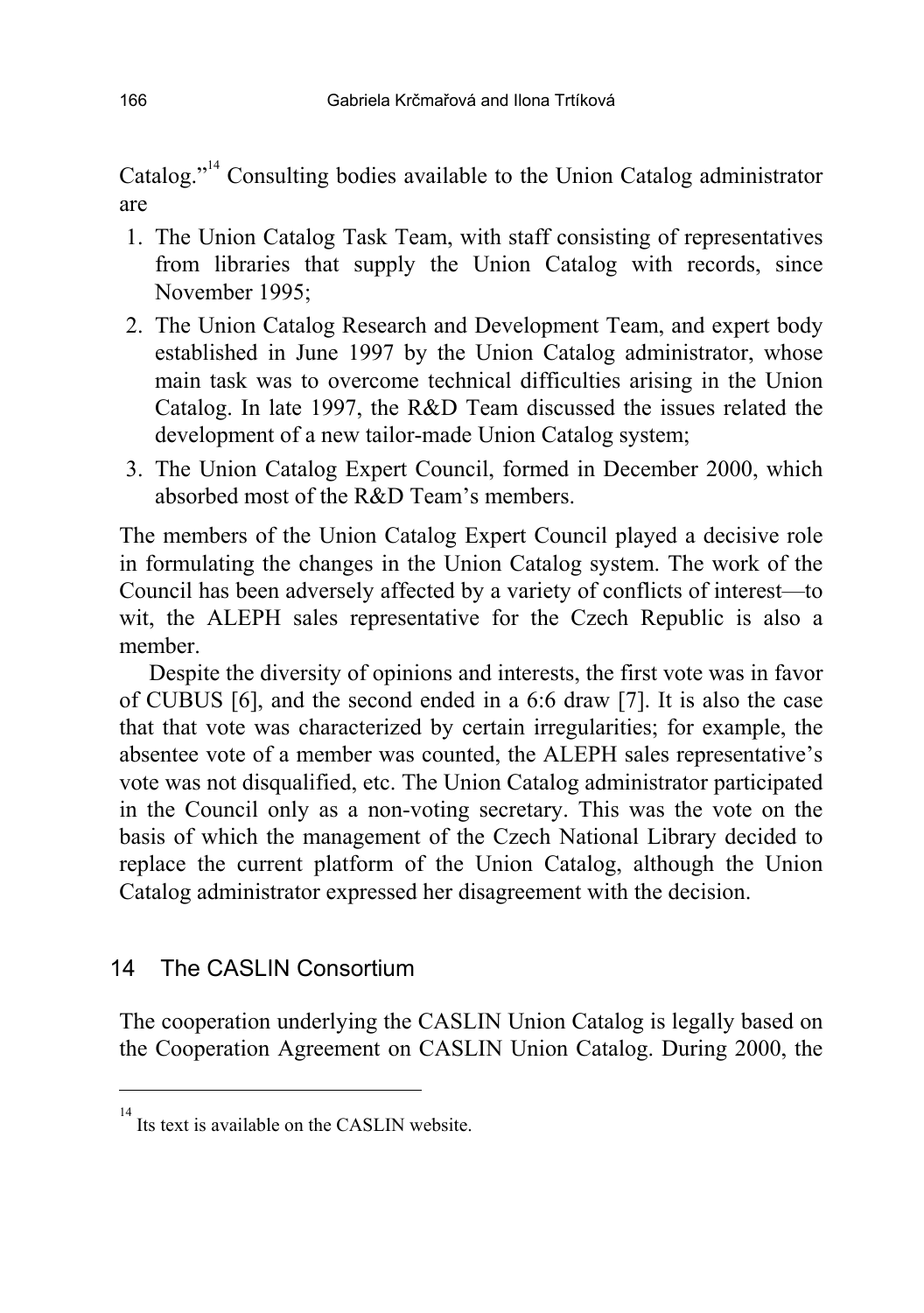Union Catalog Administrator undertook specific efforts to create a CASLIN Consortium.<sup>15</sup> The item on the Association's agenda was to be the Union Catalog.

However, conditions in the Slovak Republic did not permit the creation of a functional international CASLIN Consortium based on union catalog cooperation. The very name of the consortium proved to be a contentious issue, since its acronym contained the letter "S" standing for Slovak, although none of its would-be members was Slovak. Although imprecise, the existing acronym acquired such a familiar status in the Czech library environment that it seemed counterproductive to abandon it. In this situation, during the preliminary discussions, the Union Catalog members themselves suggested a new name that would fit the original acronym: CASLIN would stand for the Czech Association for Services in Library Information Network.

Developments on the Slovak side seem to indicate that the their union catalog initiatives have been following a different path from their Czech CASLIN counterpart, both in relation to the speed of development and to its strategy. Nevertheless, the crucial orientation established at the beginning of the joint CASLIN Project in 1993 has been preserved. There is always a real possibility that the CASLIN Consortium will expand and become, once again, a functioning international body, thus returning to its roots and forming a truly Czech and Slovak library information network. The idea of founding a union catalog-based CASLIN Consortium has been abandoned, since it is now part of the legal mandate of the Czech National Library (the new legislation was passed in 2001) to build and run a national Union Catalog.

#### 15 Conclusion

 $\overline{a}$ 

There are no signs that suggest that, on a worldwide scale, real union catalogs are beginning to fall into disuse, not even in countries where

<sup>15</sup> A draft of the Statutes of the CASLIN Association was drawn up, and the Cooperation Agreement was amended.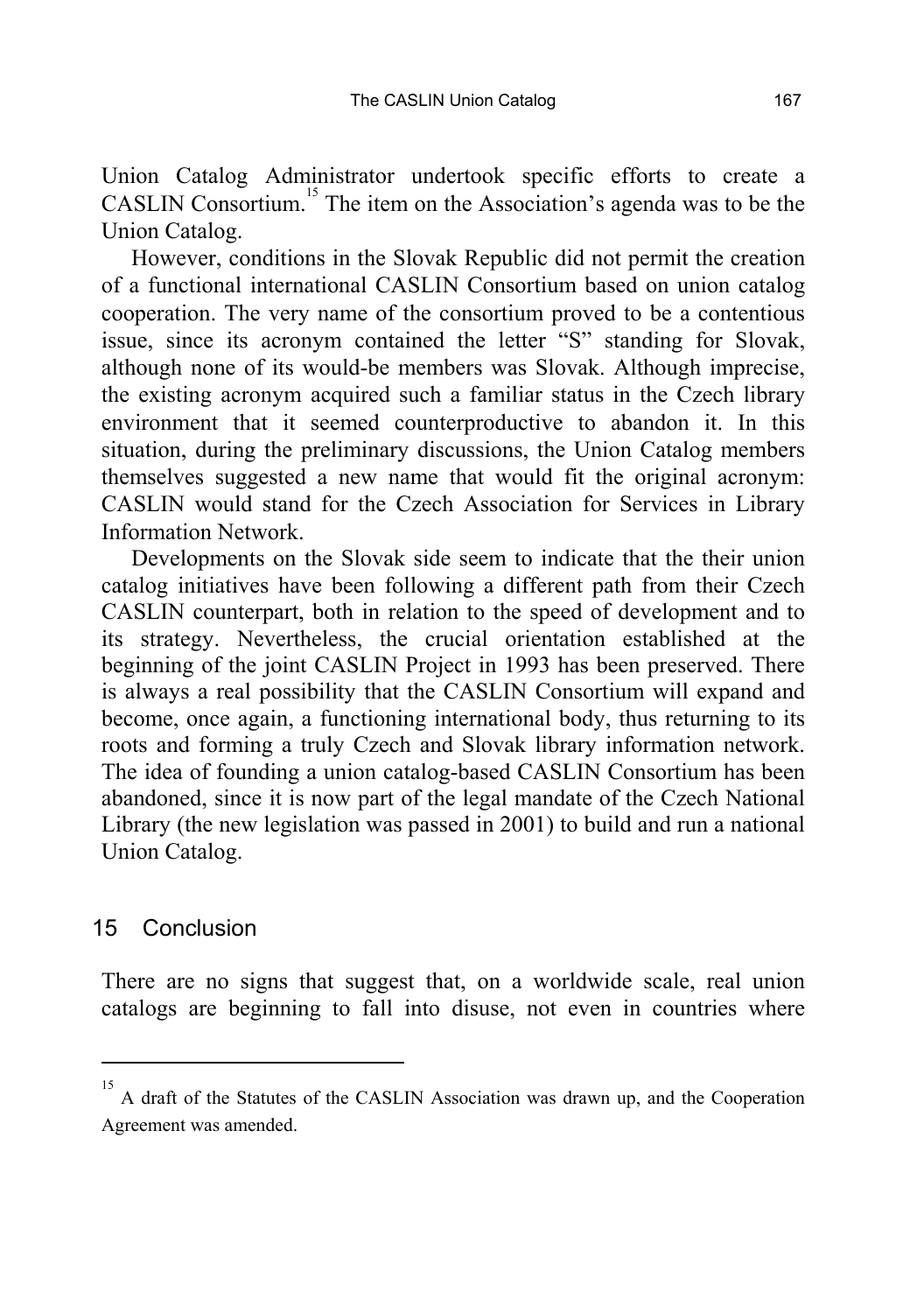information technology is very advanced and virtual union catalogs are relatively easy to build. Real union catalogs represent a unique tool for value-added services expected and required by both users and librarians. Virtual union catalogs provide additional functions (especially those of location) suitably complementing their real counterparts.

The Czech National Library has not set out to build its virtual union catalog (i.e. the Uniform Information Gateway) with the aim of providing a supplementary service to the existing real Union Catalog. It is meant to become the primary union catalog format, which is corroborated by the decision to stop developing CUBUS as a real union catalog system. This approach has de facto compromised the ability of the union catalog to provide equal service to all users and, above all, to libraries with different library systems.

#### **References**

- [1] *Anal˝za systÈmu CUBUS*. LBMS, c2002, p. 16.
- [2] Bartošek, Miroslav. "ATpar: Aleph-Tinlib Heterogeneous Virtual WWW Catalog." In *Union Catalogs: their organization and services*. Zadov (Czech Republic), 30th-3rd 1999. Praha: Národní knihovna ČR, 2000: 47–53. ISBN 80-7050-354-8. Also at http://www.caslin.cz:7777/caslin99/s2.htm.
- [3] Dvořáková, Helena. "Budování souborného katalogu s ohledem na možnosti dané programem na řízený import s kontrolou duplicit. Unpublished paper. Praha: Národní knihovna ČR, 13.11.1996.
- [4] Dvořáková, Helena, Gabriela Krčmařová, and Lydia Vítová. "Koncepce transformace CEZL v souvislosti se soubornými katalogy CASLIN.<sup>77</sup> Unpublished material. Praha: Národní knihovna ČR, 21.3.1994.
- [5] *ExpertnÌ rada pro Souborn˝ katalog ČR: z·pis 1.jedn·nÌ dne 24.1.*  2001. Praha: Národní knihovna ČR, 2.2. 2001. Available at http://www.caslin.cz:7777/caslin/experti1.html.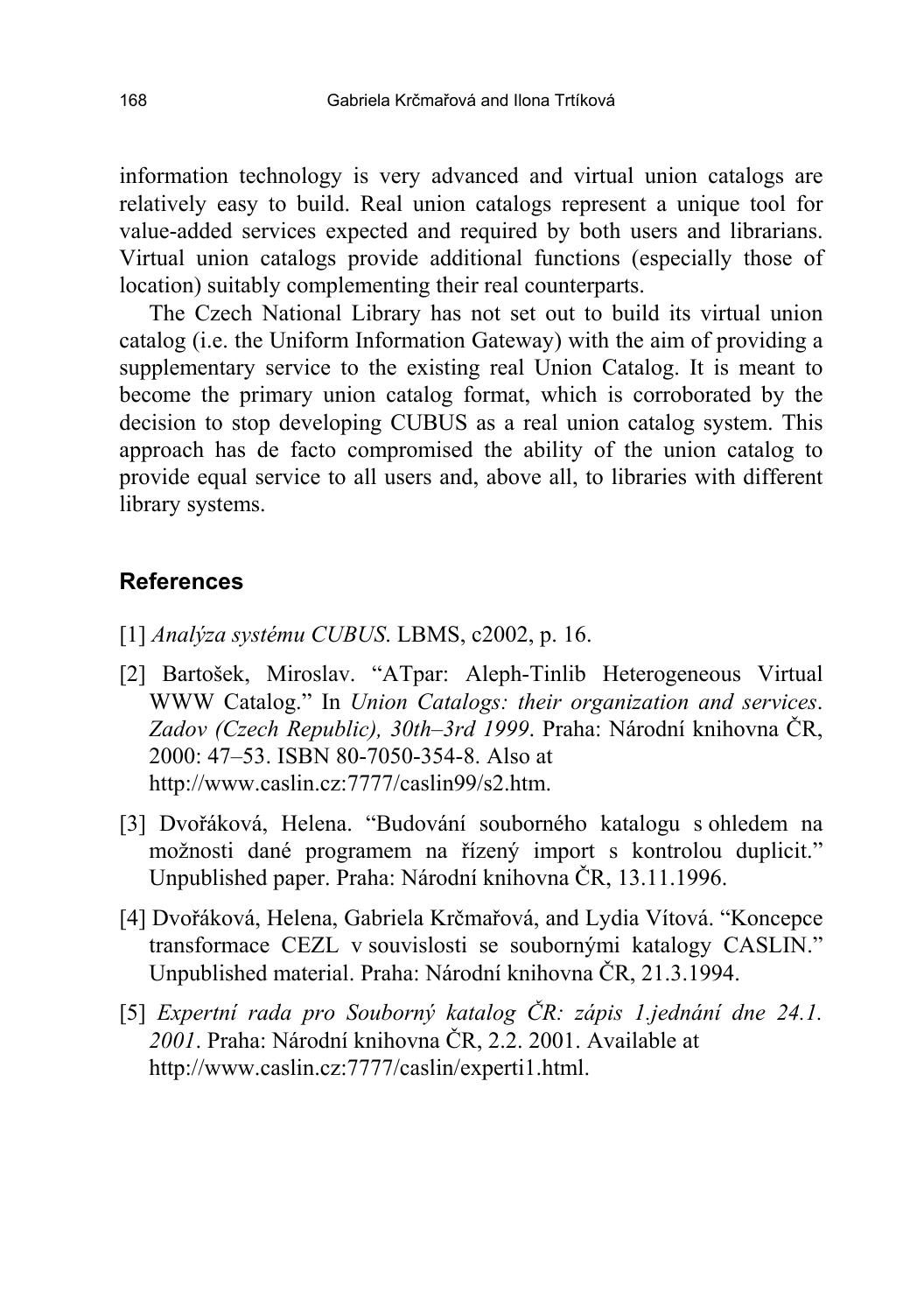- [6] *ExpertnÌ rada pro Souborn˝ katalog ČR: z·pis 2. jedn·nÌ dne 27.2.*  2002. Praha: Národní knihovna ČR, 11.3.2002. Available at http://www.caslin.cz:7777/caslin/exp0202.html.
- [7] *ExpertnÌ rada pro Souborn˝ katalog ČR: z·pis 3.jedn·nÌ dne 20.3.2002*. Praha: Národní knihovna ČR, 26.3.2002. Available at http://www.caslin.cz:7777/caslin/exp2003.html.
- [8] Hajná, Kateřina. "Testy na duplicitu klíčů v souborném katalogu." Unpublished paper. Praha: Národní knihovna ČR, březen 2002:4.
- [9] Hajná, Kateřina et al. "Časová a finanční rozvaha vývoje systému CUBUS v roce 2002 (2003)." Unpublished paper. Praha: Národní knihovna ČR, březen 2002.
- [10] Hajná, Kateřina et al. *Zadání pro vývoj aplikací v systému ORACLE*: *tištěné seriály*. Praha: Národní knihovna ČR. Available at http://www.caslin.cz:7777/caslin/caslin-ser.html.
- [11] Hajná, Kateřina and Gabriela Krčmařová. "Záměr rozvoje CASLIN-Souborného katalogu ČR v souvislosti s přechodem na provoz v systému ORACLE 7: materiál na poradu vedení NK ČR dne 24.9.1997." Unpublished paper. Praha: Národní knihovna ČR, 5.9.1997:5.
- [12] Hajná, Kateřina and Gabriela Krčmařová and Danuše Vyorálková. *Zad·nÌ pro v˝voj aplikacÌ v systÈmu ORACLE: tiötěnÈ monografie.* Praha: Národní knihovna ČR, 1998. Available at http://www.caslin.cz:7777/caslin/zadani2.html.
- [13] Hajná, Kateřina and Eva Svobodová. *Budování báze autorit v prostředÌ CASLIN*ó*SoubornÈho katalogu ČR (SK ČR)*. Praha: N·rodnÌ knihovna ČR. Available at http://www.caslin.cz:7777/caslin/autor-zad.html.
- [14] Hajná, Kateřina and Eva Svobodová. *CASLIN–Souborný katalog ČR*: *funkční model*. Praha: Národní knihovna ČR, únor 2001: 36.
- [15] Husby, Ole. "Real and Virtual Union Catalogs." In *Union Catalogs: their organization and services, Zadov (Czech Republic), 30th–3rd 1999*. Praha: Národní knihovna ČR, 2000: 112–120.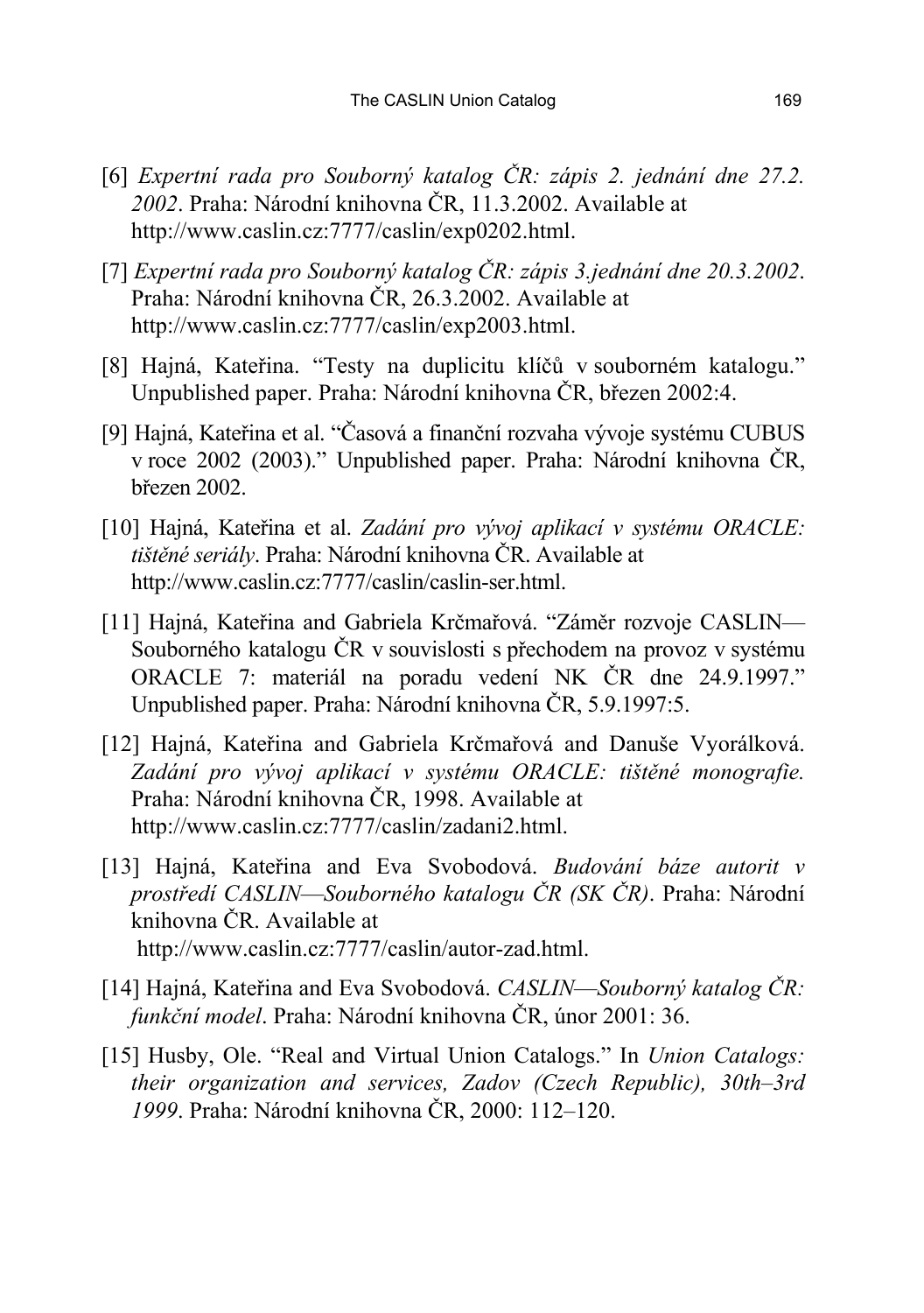ISBN 80-7050-354-8. Also available in HTML version at http://www.caslin.cz:7777/caslin99/a2.htm.

- [16] Krčmařová, Gabriela. "35 let historie CEZL a současnost v rámci CASLIN." *IT lib: informačné technológie a knižnice*, 4 (2000). ISSN 1336-0779. Available at http://www.cvtisr.sk/itlib/bc2000\_4/krcmarova.htm.
- [17] Krčmařová, Gabriela. "CASLIN—The Union Catalog of the Czech Republic," In *Union Catalogs: their organization and services, Zadov (Czech republic), 30<sup>th</sup>–3rd 1999.* Praha: Národní knihovna ČR, 2000:  $158-164$ . ISBN 80-7050-354-8. Also available in HTML version at http://www.caslin.cz:7777/caslin99/a7.html.
- [18] Krčmařová, Gabriela. "CASLIN-Souborný katalog ČR: materiál na poradu vedení dne 21.11.2001." Unpublished paper. Praha: Národní knihovna ČR,19.11.2001:3.
- [19] Krčmařová, Gabriela. "Kam kráčí CASLIN- Souborný katalog ČR." In *Automatizace knihovnick˝ch procesů*―*VII, sbornÌk ze 7. ročnÌku semin·ře poř·danÈho ve dnech 9.-10. června 1999 v ⁄stÌ nad Labem*: 59–69. ISBN 80-238-4233-1.
- [20] Krčmařová, Gabriela. "Návrh na organizační změnu oddělení pro souborné katalogy." Unpublished material. Praha: Národní knihovna  $\text{CR}, 18.12.2000 \div 2.2$
- [21] Krčmařová, Gabriela. "Od systému ALEPH k systému ORACLE." In *INFOS'98. 2001: zborník z 28. medzinárodného informatického sympÛzia, ktorÈ se konalo v dňoch 27.-29. aprÌla 1998 v Starej Lesnej: 66-73*. ISBN 80-85165-67-8. Also available in HTML version from http://www.caslin.cz:7777/caslin/wwworac.html
- [22] Krčmařová, Gabriela. "Rozvaha a návrh financování CASLIN-Souborného katalogu ČR." Unpublished paper. Praha: Národní knihovna ČR, srpen 1998:6.
- [23] Krčmařová, Gabriela. "Souborné katalogy v heterogenním prostředí." In *INFOS 2001: zborník z 31. medzinárodného informatického sympózia,*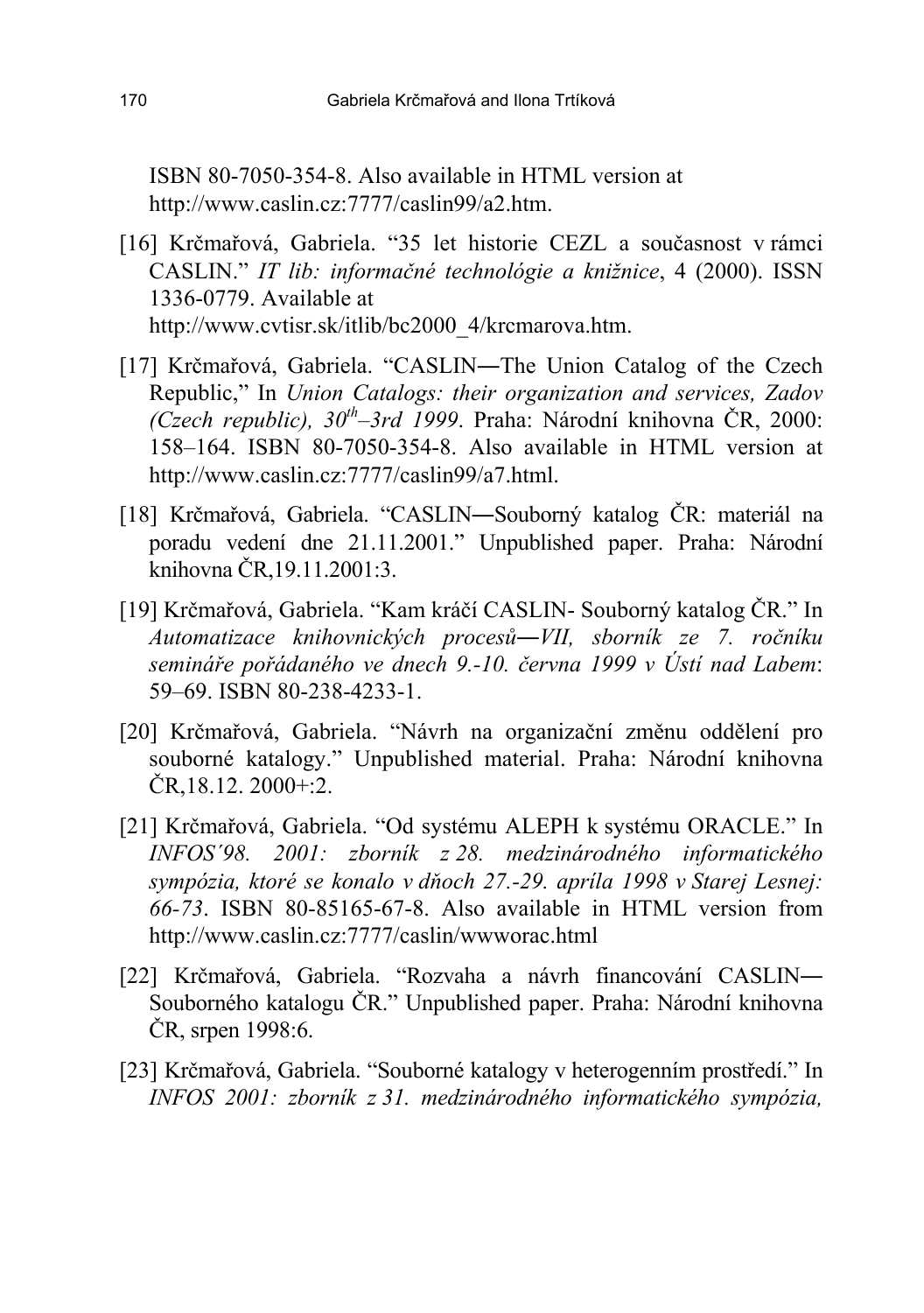*ktorÈ se konalo v dňoch 2.ñ5. aprÌla 2001 v Starej Lesnej*: 310-318. ISBN 80-85165-84-8.

- [24] Krčmařová, Gabriela. "Z39.50-protokol z minulého století." IT lib: *informačné technológie a knižnice*, (4) 2001. ISSN 1335-793X. Available at http://www.cvtisr.sk/itlib/itlib014/z3950.html.
- [25] Krčmařová, Gabriela and Eva Svobodová. "Prezentace CASLIN— Souborného katalogu ČR na PV dne 5.4.2002." Unpublished paper. Praha: Národní knihovna ČR, 2002:3.
- [26] Krčmařová, Gabriela and Ilona Trtíková. "Funkcionalita CASLIN— Souborného katalogu ČR jako centralizovaného zdroje pro informační profesionály a katalogizátory." In *INFORUM 2002: 8. konference o profesion·lnÌch informačnÌch zdrojÌch, 21.-23. května 2002, Nov· aula VysokÈ ökoly ekonomickÈ, Praha*. Available at http://www.inforum.cz/inforum2002/prednaska15.htm.
- [27] *Z·pis 3. jedn·nÌ PracovnÌ skupiny pro souborn˝ katalog při NK ČR*. Praha: Národní knihovna ČR, 3.6.1997.

#### **Links**

http://www.caslin.cz―Website of CASLIN Union Catalog.

http://psi.nkp.cz:2400/r/SKK/p210/pcz―Access to CUBUS:

CASLIN Union Catalog―Monographs and special types of documents.

CASLIN Union Catalog―Serials.

- http://sigma.nkp.cz:4525/ALEPH0/~/START/adr―Access to Aleph:
- CASLIN Union Catalog―Directory of libraries and information centers of the Czech Republic.
- http://www.caslin.cz:7777/caslin/historie/document.html―Documents about CASLIN.

http://www.caslin.cz:7777/caslin/dtd.html―Description of CaslinMeta.